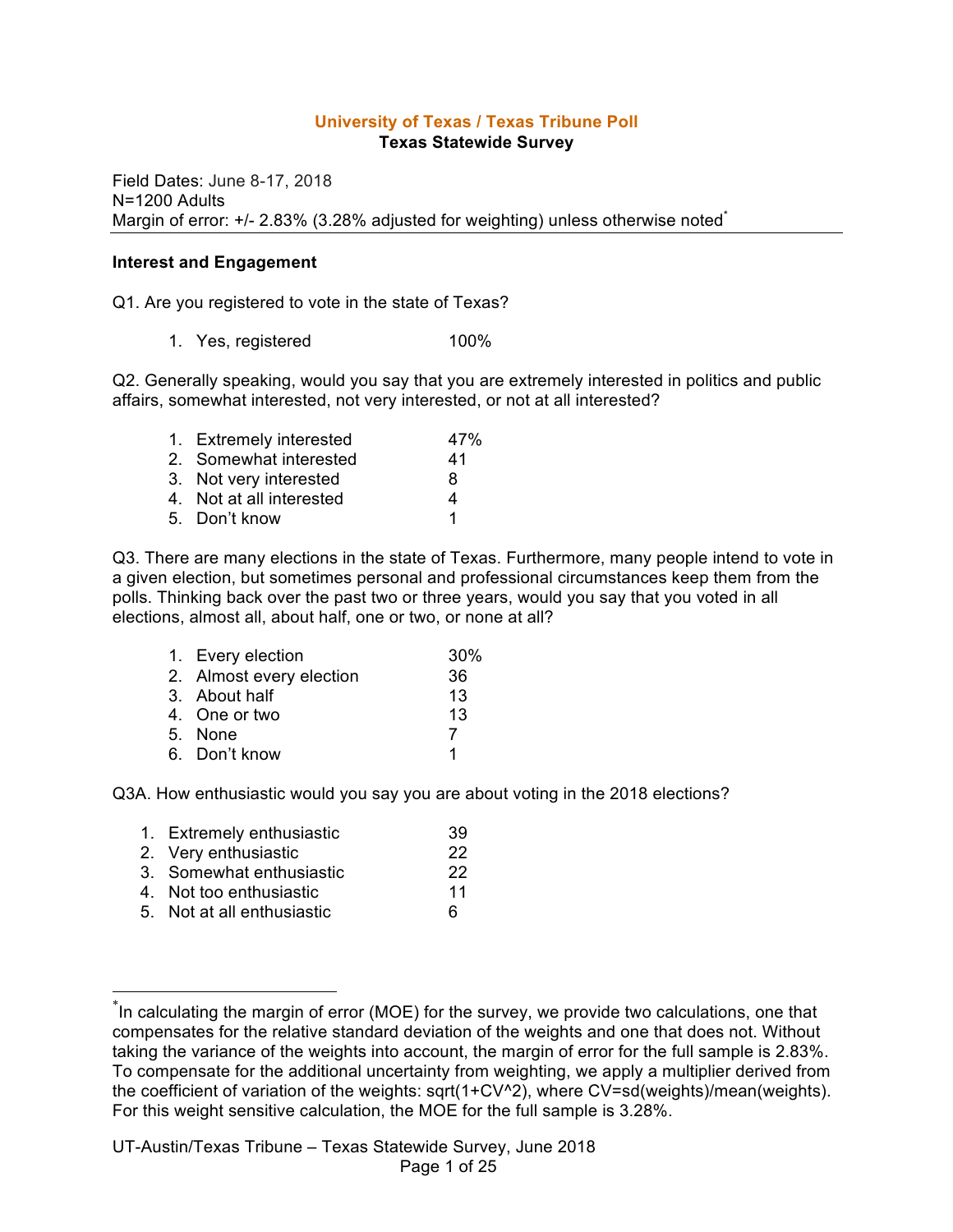## **Most Important Problem**

Q4. What would you say is the most important problem facing this country today? **[Randomize]**

| 1. The economy                      | 15%                     |
|-------------------------------------|-------------------------|
| 2. Immigration                      | 11                      |
| 3. Moral decline                    | 10                      |
| 4. Health care                      | $\overline{7}$          |
| 5. Gun control/gun violence         | 7                       |
| 6. The economy                      | 5                       |
| 7. Federal spending/national debt   | 5                       |
| 8. Border security                  | 5                       |
| 9. Income inequality                | 4                       |
| 10. National security/terrorism     | 33322222221             |
| 11. Education                       |                         |
| 12. Race relations                  |                         |
| 13. Unemployment/jobs               |                         |
| 14. Partisan gridlock               |                         |
| 15. Crime and drugs                 |                         |
| 16. Environment                     |                         |
| 17. Social welfare programs         |                         |
| 18. Police brutality/militarization |                         |
| 19. The media                       |                         |
| 20. Russia                          |                         |
| 21. Middle East instability         |                         |
| 22. Taxes                           | $\overline{\mathbf{1}}$ |
| 23. Gas prices                      | $\mathbf{1}$            |
| 24. Abortion                        | $\overline{1}$          |
| 25. Voting System                   | 1                       |
| 26. Housing                         | 1                       |
| 27. Opioid/prescription drug abuse  | 1                       |
| 28. Gay marriage                    | $\overline{0}$          |
| 29. Government data collection      | $\overline{0}$          |
| 30. Energy                          | $\overline{0}$          |
| 31. Foreign trade                   | $\overline{0}$          |
| 32. Sexual Harassment               | 0                       |
| 33. North Korea                     | 0                       |
|                                     |                         |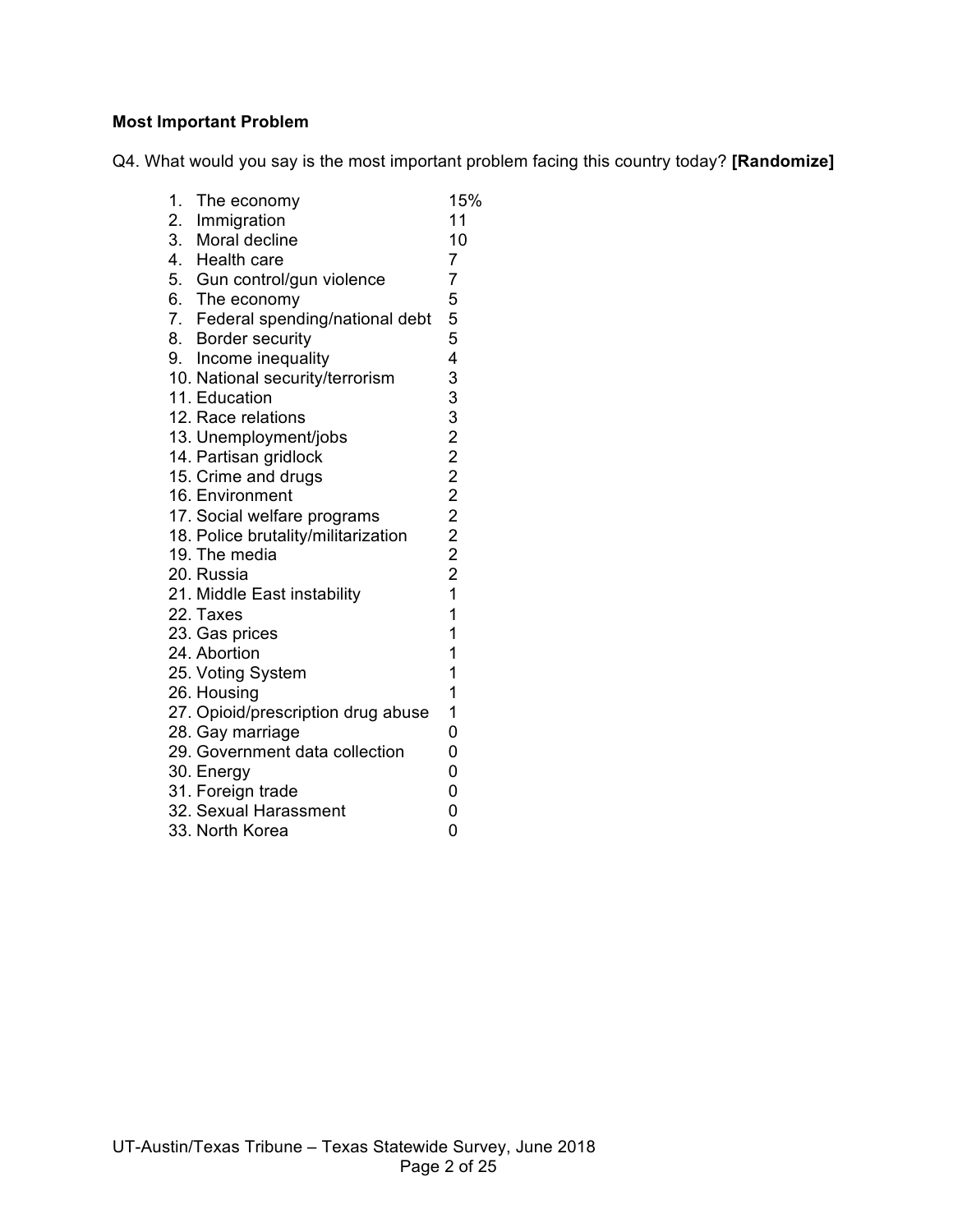Q5. What would you say is the most important problem facing the State of Texas today? **[Randomize]**

| 1. Immigration                                           | 16%                     |
|----------------------------------------------------------|-------------------------|
| 2. Border security<br>3. Political corruption/leadership | 14                      |
|                                                          | 8                       |
| 4. Education                                             | $\overline{7}$          |
| 5. Health care                                           | $\overline{7}$          |
| 6. Gun control/gun violence                              | 6                       |
| 7. Moral decline                                         | 4                       |
| 8. Unemployment/jobs                                     | 33322222221             |
| 9. Crime and drugs                                       |                         |
| 10. Hurricane recovery                                   |                         |
| 11. The economy                                          |                         |
| 12. Transportation/roads/traffic                         |                         |
| 13. Social welfare programs                              |                         |
| 14. State government spending                            |                         |
| 15. Taxes                                                |                         |
| 16. Redistricting                                        |                         |
| 17. Gas prices                                           |                         |
| 18. Environment                                          |                         |
| 19. Water supply                                         |                         |
| 20. Abortion                                             | $\overline{\mathbf{1}}$ |
| 21. State budget cuts                                    | 1                       |
| 22. Insurance rates                                      | 1                       |
| 23. Voting system                                        | 1                       |
| 24. Energy                                               | 1                       |
| 25. Housing                                              | 1                       |
| 26. Property rights                                      | 1                       |
| 27. Police brutality/militarization                      | 1                       |
| 28. Pension funding                                      | 1                       |
| 29. Opioid/prescription drug abuse                       | 1                       |
| 30. Gay marriage                                         | 0                       |
| 31. Utility rates                                        | 0                       |
| 32. Electoral fraud                                      | $\overline{0}$          |
| 33. The media                                            | $\overline{0}$          |
| 34. State courts                                         | 0                       |
| 35. Declining oil prices                                 | 0                       |
|                                                          |                         |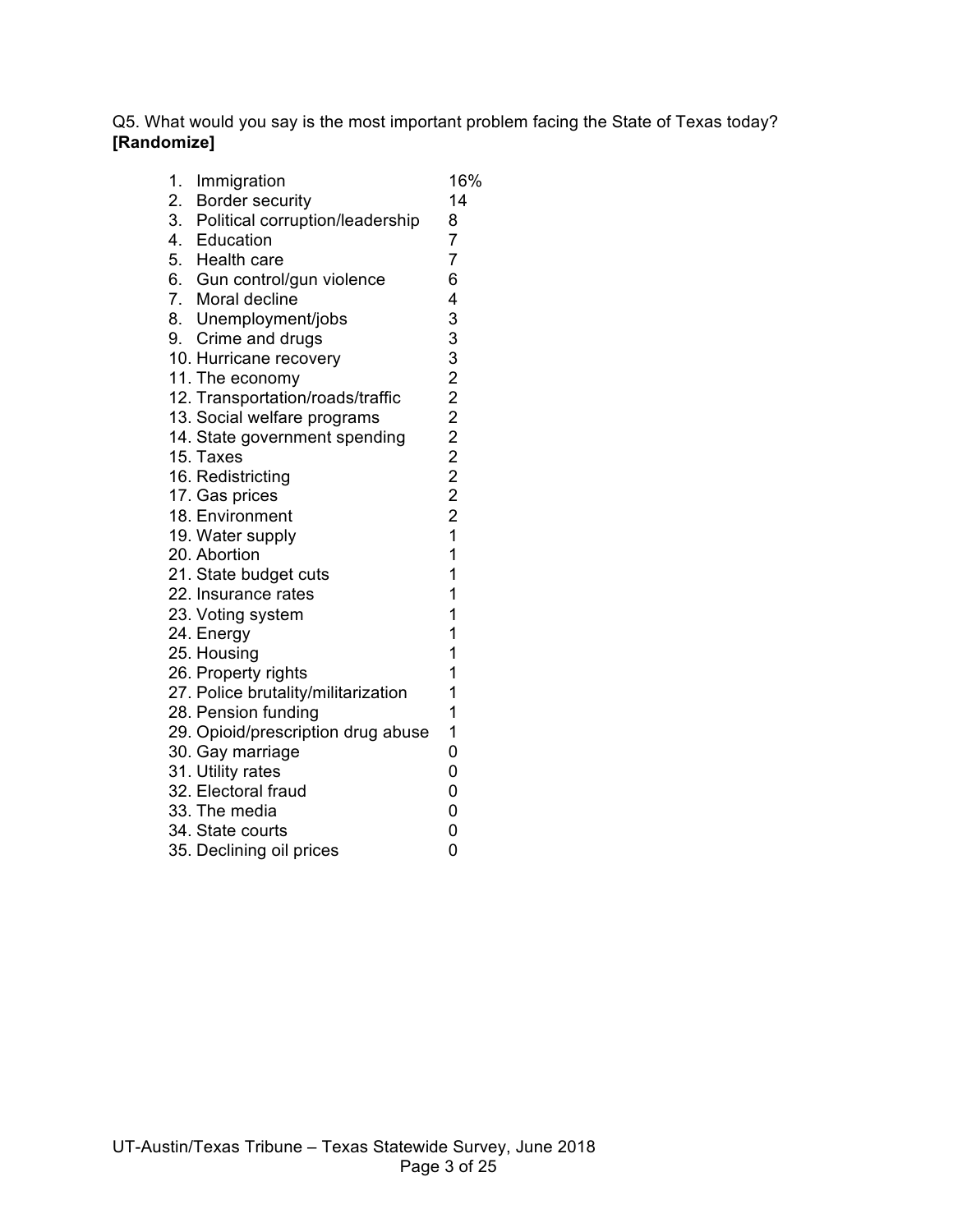# **Retrospective Assessments**

Q6. How would you rate the job Donald Trump is doing as president? Would you say that you…

|                  |                            |                     | <b>Neither</b>            |                               |                               |            |
|------------------|----------------------------|---------------------|---------------------------|-------------------------------|-------------------------------|------------|
|                  | <b>Approve</b><br>strongly | Approve<br>somewhat | approve nor<br>disapprove | <b>Disapprove</b><br>somewhat | <b>Disapprove</b><br>strongly | Don't Know |
| <b>June 2018</b> | 29                         | 18                  |                           |                               | 38                            |            |
| Feb. 2018        | 30                         | 16                  |                           |                               | 39                            |            |
| Oct. 2017        | 27                         | 18                  | h                         | 8                             | 42                            | 1          |
| <b>June 2017</b> | 25                         | 18                  |                           |                               | 44                            | 1          |
| Feb. 2017        | 32                         | 14                  |                           |                               | 40                            | 3          |

Q7. How would you rate the job the U.S. Congress is doing? Would you say that you...

|                  |                            |                            | <b>Neither</b>            |                               |                               |                |
|------------------|----------------------------|----------------------------|---------------------------|-------------------------------|-------------------------------|----------------|
|                  | <b>Approve</b><br>strongly | <b>Approve</b><br>somewhat | approve nor<br>disapprove | <b>Disapprove</b><br>somewhat | <b>Disapprove</b><br>strongly | Don't Know     |
| <b>June 2018</b> | 3                          | 15                         | 18                        | 21                            | 38                            | 4              |
| Feb. 2018        | 2                          | 17                         | 16                        | 22                            | 39                            | 3              |
| Oct. 2017        | $\overline{2}$             | 10                         | 15                        | 24                            | 45                            | 3              |
| <b>June 2017</b> | 2                          | 13                         | 15                        | 24                            | 43                            | 4              |
| Feb. 2017        | 5                          | 21                         | 20                        | 18                            | 32                            | 5              |
| Oct. 2016        | 2                          | 8                          | 18                        | 27                            | 41                            | 4              |
| <b>June 2016</b> | 2                          | 8                          | 16                        | 24                            | 45                            | 5              |
| Feb. 2016        | $\overline{2}$             | 10                         | 17                        | 24                            | 43                            | 4              |
| Nov. 2015        | 2                          | 8                          | 17                        | 25                            | 46                            | 3              |
| <b>June 2015</b> | 2                          | 13                         | 21                        | 26                            | 36                            |                |
| Feb. 2015        | 3                          | 17                         | 19                        | 24                            | 34                            | 2<br>3         |
| Oct. 2014        | 2                          | 12                         | 13                        | 30                            | 41                            | $\overline{2}$ |
| <b>June 2014</b> | 3                          | 8                          | 15                        | 24                            | 48                            | 3              |
| Feb. 2014        | 3                          | 8                          | 15                        | 23                            | 49                            | $\overline{c}$ |
| Oct. 2013        | 2                          | 6                          | 12                        | 21                            | 56                            | 3              |
| <b>June 2013</b> | 2                          | 10                         | 16                        | 23                            | 46                            | $\overline{c}$ |
| Feb. 2013        | 3                          | 11                         | 12                        | 23                            | 48                            | 3              |
| Oct. 2012        |                            | 10                         | 18                        | 26                            | 43                            | 3              |
| <b>May 2012</b>  |                            | 9                          | 15                        | 23                            | 48                            | 3              |
| Feb. 2012        |                            | 10                         | 14                        | 26                            | 47                            | $\overline{2}$ |
| Oct. 2011        | 2                          | 9                          | 10                        | 26                            | 51                            | $\overline{2}$ |
| <b>May 2011</b>  |                            | 15                         | 20                        | 27                            | 35                            | 3              |
| Feb. 2011        | 2                          | 17                         | 19                        | 26                            | 33                            | 4              |
| Oct. 2009        | 2                          | 12                         | 11                        | 22                            | 49                            | 4              |
| <b>June 2009</b> | 2                          | 18                         | 22                        | 22                            | 36                            | 0              |
| Feb. 2009        | 4                          | 22                         | 22                        | 15                            | 37                            | 0              |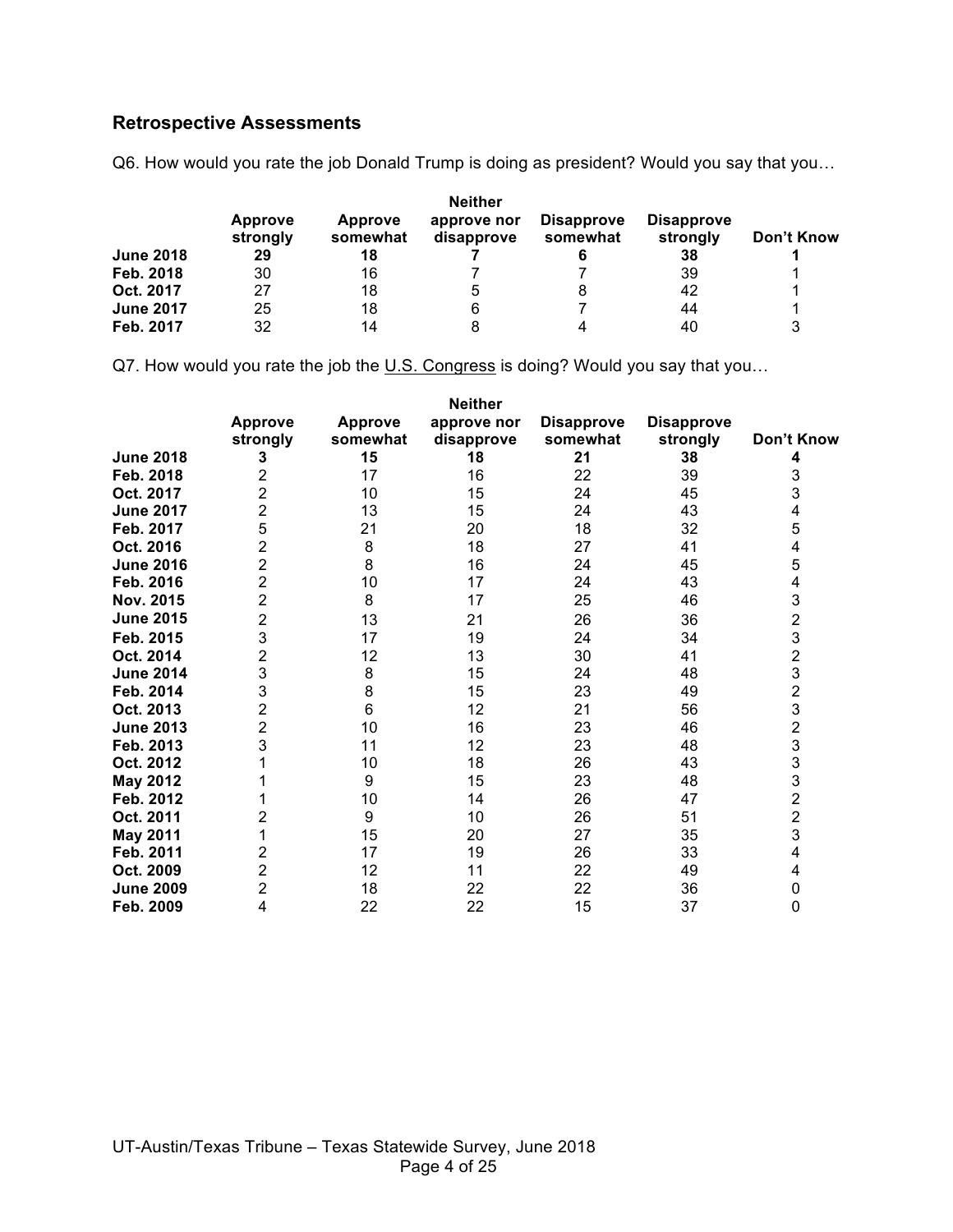Q8A. How would you rate the job Greg Abbott is doing as Governor? Would you say that you…

|                  | <b>Approve</b><br>strongly | <b>Approve</b><br>somewhat | <b>Neither</b><br>approve nor<br>disapprove | <b>Disapprove</b><br>somewhat | <b>Disapprove</b><br>strongly | Don't Know |
|------------------|----------------------------|----------------------------|---------------------------------------------|-------------------------------|-------------------------------|------------|
| <b>June 2018</b> | 27                         | 20                         | 13                                          | 12                            | 24                            | 5          |
| Feb. 2018        | 28                         | 18                         | 18                                          | 8                             | 23                            | 5          |
| Oct. 2017        | 27                         | 21                         | 14                                          |                               | 22                            | 5          |
| <b>June 2017</b> | 27                         | 18                         | 12                                          | 9                             | 29                            |            |
| Feb. 2017        | 27                         | 18                         | 17                                          |                               | 24                            | 5          |
| Oct. 2016        | 21                         | 21                         | 17                                          | 10                            | 23                            | 8          |
| <b>June 2016</b> | 20                         | 22                         | 19                                          | 10                            | 21                            | 8          |
| Feb. 2016        | 18                         | 23                         | 24                                          | 9                             | 20                            | 6          |
| Nov. 2015        | 20                         | 22                         | 21                                          | 10                            | 19                            |            |
| <b>June 2015</b> | 22                         | 24                         | 28                                          | 8                             | 16                            | 15         |

Q8B. How would you rate the job Dan Patrick is doing as Lieutenant Governor? Would you say that you…

|                  |                            |                            | <b>Neither</b>            |                               |                               |            |
|------------------|----------------------------|----------------------------|---------------------------|-------------------------------|-------------------------------|------------|
|                  | <b>Approve</b><br>strongly | <b>Approve</b><br>somewhat | approve nor<br>disapprove | <b>Disapprove</b><br>somewhat | <b>Disapprove</b><br>strongly | Don't Know |
| <b>June 2018</b> | 18                         | 18                         | 18                        |                               | 26                            | 12         |
| Feb. 2018        | 19                         | 17                         | 21                        |                               | 25                            | 10         |
| Oct. 2017        | 16                         | 20                         | 19                        |                               | 24                            | 13         |
| <b>June 2017</b> | 15                         | 19                         | 18                        |                               | 28                            | 11         |
| Feb. 2017        | 16                         | 16                         | 24                        |                               | 23                            | 14         |
| Oct. 2016        | 12                         | 19                         | 20                        |                               | 22                            | 18         |
| <b>June 2016</b> | 12                         | 19                         | 24                        | 8                             | 22                            | 15         |
| Feb. 2016        | 8                          | 19                         | 30                        |                               | 20                            | 16         |
| Nov. 2015        | 10                         | 19                         | 28                        |                               | 17                            | 16         |
| <b>June 2015</b> | 13                         | 19                         | 28                        |                               | 16                            | 15         |

#### **[RANDOMIZE Q9A-Q9B]**

Q9A. How would you rate the job Ted Cruz is doing as U.S. Senator? Would you say that you…

|                  |                            |                            | <b>Neither</b>            |                               |                               |            |
|------------------|----------------------------|----------------------------|---------------------------|-------------------------------|-------------------------------|------------|
|                  | <b>Approve</b><br>strongly | <b>Approve</b><br>somewhat | approve nor<br>disapprove | <b>Disapprove</b><br>somewhat | <b>Disapprove</b><br>strongly | Don't Know |
| <b>June 2018</b> | 21                         | 18                         | 13                        |                               | 33                            |            |
| Feb. 2018        | 22                         | 18                         | 12                        |                               | 32                            |            |
| Oct. 2017        | 19                         | 19                         | 13                        | 12                            | 31                            | 5          |
| <b>June 2017</b> | 21                         | 17                         | 12                        | 9                             | 35                            | 6          |
| Feb. 2017        | 20                         | 18                         | 14                        | 10                            | 29                            | 9          |
| Oct. 2016        | 16                         | 19                         | 13                        | 11                            | 34                            |            |
| <b>June 2016</b> | 18                         | 17                         | 13                        | 12                            | 31                            | 9          |
| Feb. 2016        | 18                         | 19                         | 15                        | 10                            | 32                            | 6          |
| Nov. 2015        | 27                         | 17                         |                           |                               | 28                            | 9          |

Q9B. How would you rate the job John Cornyn is doing as U.S. Senator? Would you say that you…

| <b>Approve</b> | Approve  | <b>Neither</b> | <b>Disapprove</b> | <b>Disapprove</b> |            |
|----------------|----------|----------------|-------------------|-------------------|------------|
| strongly       | somewhat | approve nor    | somewhat          | strongly          | Don't Know |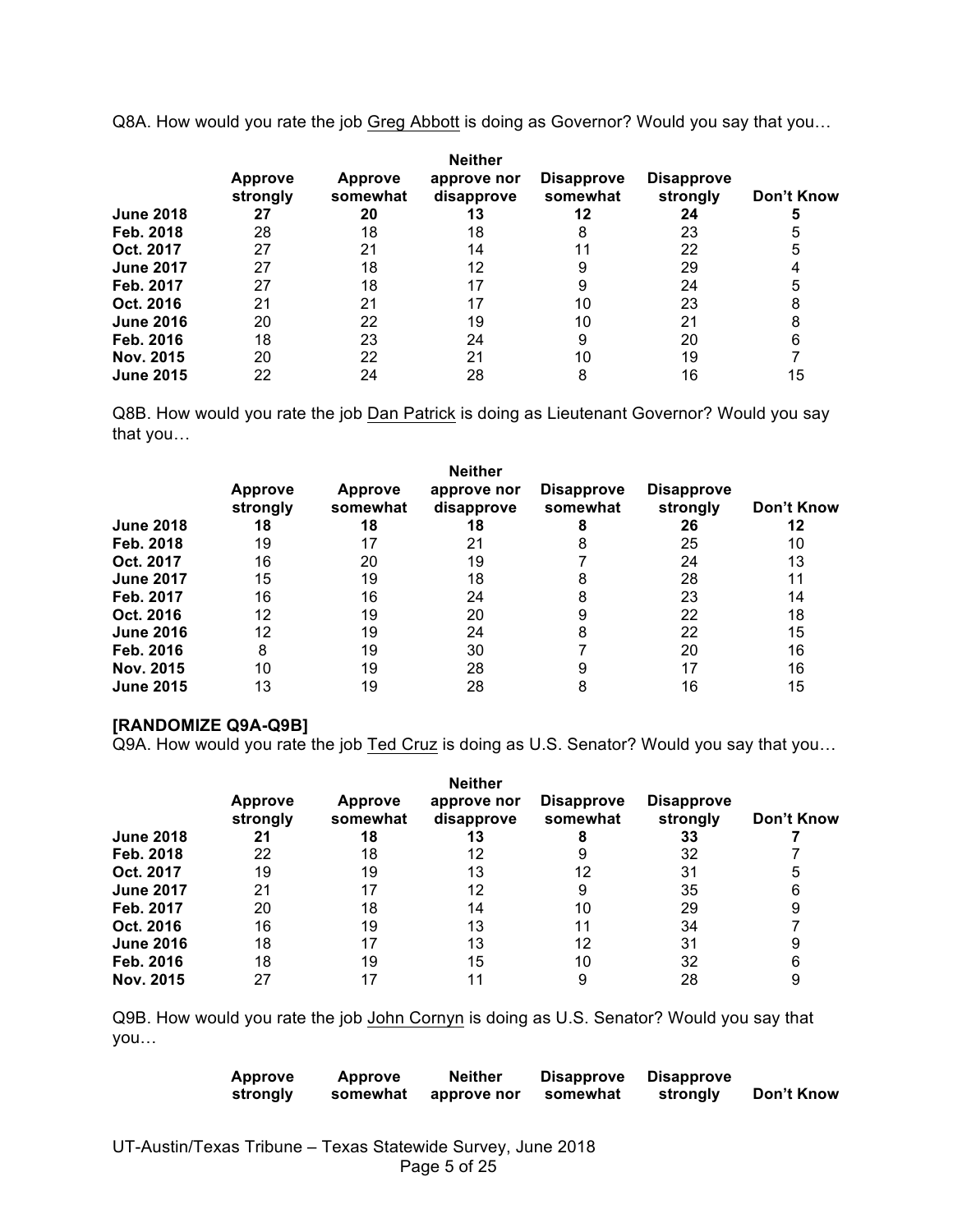| disapprove       |    |    |    |    |    |    |
|------------------|----|----|----|----|----|----|
| <b>June 2018</b> | 8  | 19 | 21 | 14 | 24 | 13 |
| Feb. 2018        | 10 | 19 | 23 | 15 | 23 | 10 |
| Oct. 2017        |    | 21 | 18 | 15 | 27 | 12 |
| <b>June 2017</b> | 9  | 19 | 18 | 14 | 27 | 12 |
| Feb. 2017        | 11 | 19 | 22 | 12 | 22 | 14 |
| Oct. 2016        | 8  | 20 | 22 | 14 | 22 | 15 |
| <b>June 2016</b> |    | 17 | 24 | 14 | 21 |    |
| Feb. 2016        |    | 20 | 26 | 14 | 18 | 15 |
| Nov. 2015        |    | 20 | 22 | 16 | 18 | 16 |

9C. Do you approve or disapprove of the way Robert Mueller is handling the investigation of Russian interference in the 2016 Election?

|                  |                            |                     | <b>Neither</b>            |                               |                               |            |
|------------------|----------------------------|---------------------|---------------------------|-------------------------------|-------------------------------|------------|
|                  | <b>Approve</b><br>strongly | Approve<br>somewhat | approve nor<br>disapprove | <b>Disapprove</b><br>somewhat | <b>Disapprove</b><br>strongly | Don't Know |
| <b>June 2018</b> | 24                         | 13                  | 14                        | 10                            | 28                            | 11         |
| Feb. 2018        | 24                         | 14                  |                           | 12                            | 24                            | 10         |

Q10. Thinking about the country, do you think that things are headed in the right direction, or do you think that things are headed off on the wrong track?

**Wrong** 

|                  |                    | www          |            |
|------------------|--------------------|--------------|------------|
|                  | <b>Right Track</b> | <b>Track</b> | Don't Know |
| <b>June 2018</b> | 41                 | 47           | 11         |
| Feb. 2018        | 39                 | 50           | 11         |
| Oct. 2017        | 29                 | 61           | 10         |
| <b>June 2017</b> | 34                 | 54           | 12         |
| Feb. 2017        | 39                 | 49           | 12         |
| Oct. 2016        | 22                 | 67           | 11         |
| <b>June 2016</b> | 18                 | 70           | 12         |
| Feb. 2016        | 22                 | 66           | 12         |
| Nov. 2015        | 22                 | 68           | 10         |
| <b>June 2015</b> | 23                 | 64           | 14         |
| Feb. 2015        | 26                 | 59           | 15         |
| Oct. 2014        | 25                 | 65           | 10         |
| <b>June 2014</b> | 23                 | 65           | 13         |
| Feb. 2014        | 25                 | 63           | 12         |
| Oct. 2013        | 20                 | 69           | 11         |
| <b>June 2013</b> | 28                 | 60           | 11         |
| Feb. 2013        | 29                 | 62           | 9          |
| Oct. 2012        | 31                 | 58           | 11         |
| <b>May 2012</b>  | 25                 | 61           | 14         |
| Feb. 2012        | 28                 | 61           | 11         |
| Oct. 2011        | 14                 | 75           | 11         |
| <b>May 2011</b>  | 24                 | 63           | 14         |
| Feb. 2011        | 26                 | 59           | 15         |
| Oct. 2010        | 25                 | 64           | 11         |
| Sep. 2010        | 26                 | 63           | 12         |
| <b>May 2010</b>  | 27                 | 62           | 11         |
| Feb. 2010        | 31                 | 56           | 13         |
| Oct. 2009        | 35                 | 59           | 10         |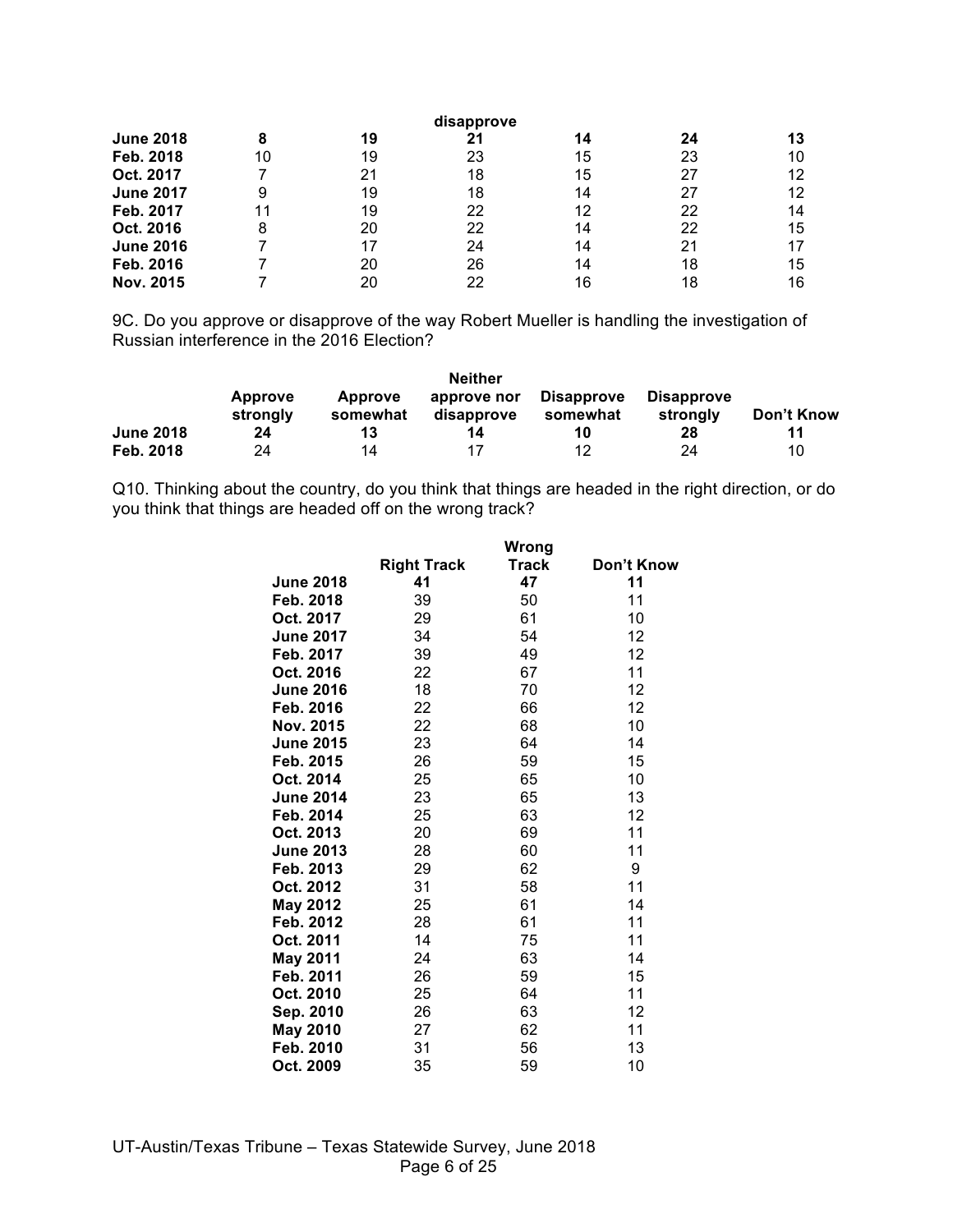Q11. Compared to a year ago, would you say that the national economy is a lot better off, somewhat better off, about the same, somewhat worse off, or a lot worse off?

|                  | A lot better | Somewhat   | <b>About the</b> | <b>Somewhat</b> | A lot worse |                                                   |
|------------------|--------------|------------|------------------|-----------------|-------------|---------------------------------------------------|
|                  | off          | better off | same             | worse off       | off         | Don't Know                                        |
| <b>June 2018</b> | 26           | 25         | 23               | 14              | 8           | 4                                                 |
| Feb. 2018        | 25           | 28         | 26               | 13              | 6           | 2                                                 |
| Oct. 2017        | 18           | 25         | 33               | 16              | 6           | 3                                                 |
| <b>June 2017</b> | 14           | 28         | 30               | 18              |             | 3                                                 |
| Feb. 2017        | 12           | 28         | 36               | 11              | 9           | 4                                                 |
| Oct. 2016        | 8            | 20         | 29               | 25              | 15          | 4                                                 |
| <b>June 2016</b> | 6            | 20         | 29               | 23              | 17          | 5                                                 |
| Feb. 2016        | 8            | 22         | 27               | 25              | 15          | 3                                                 |
| Nov. 2015        | 7            | 25         | 28               | 23              | 14          | $\frac{3}{3}$                                     |
| <b>June 2015</b> | 7            | 24         | 33               | 21              | 13          |                                                   |
| Feb. 2015        | 11           | 25         | 33               | 18              | 11          | $\frac{3}{2}$                                     |
| Oct. 2014        | 6            | 25         | 30               | 23              | 14          |                                                   |
| <b>June 2014</b> | 7            | 24         | 26               | 25              | 16          | $\overline{2}$                                    |
| Feb. 2014        | 5            | 24         | 28               | 23              | 17          | $\overline{c}$                                    |
| Oct. 2013        | 5            | 20         | 25               | 25              | 24          |                                                   |
| <b>June 2013</b> | 7            | 28         | 31               | 18              | 15          |                                                   |
| Oct. 2012        |              | 25         | 25               | 19              | 23          |                                                   |
| <b>May 2012</b>  | 4            | 24         | 29               | 20              | 19          | 4                                                 |
| Feb. 2012        | 4            | 25         | 30               | 19              | 20          |                                                   |
| Oct. 2011        | 2            | 12         | 25               | 28              | 31          | $\begin{array}{c}\n2 \\ 2 \\ 3 \\ 2\n\end{array}$ |
| <b>May 2011</b>  | 2            | 20         | 26               | 24              | 25          |                                                   |
| Feb. 2011        | 3            | 24         | 30               | 24              | 17          |                                                   |
| Oct. 2010        | 3            | 19         | 20               | 23              | 33          | 3                                                 |
| Sep. 2010        | 3            | 20         | 21               | 20              | 34          | $\overline{c}$                                    |
| <b>May 2010</b>  | 5            | 23         | 24               | 15              | 32          |                                                   |
| Feb. 2010        | 3            | 25         | 19               | 23              | 29          |                                                   |
| Oct. 2009        | 5            | 19         | 16               | 23              | 36          |                                                   |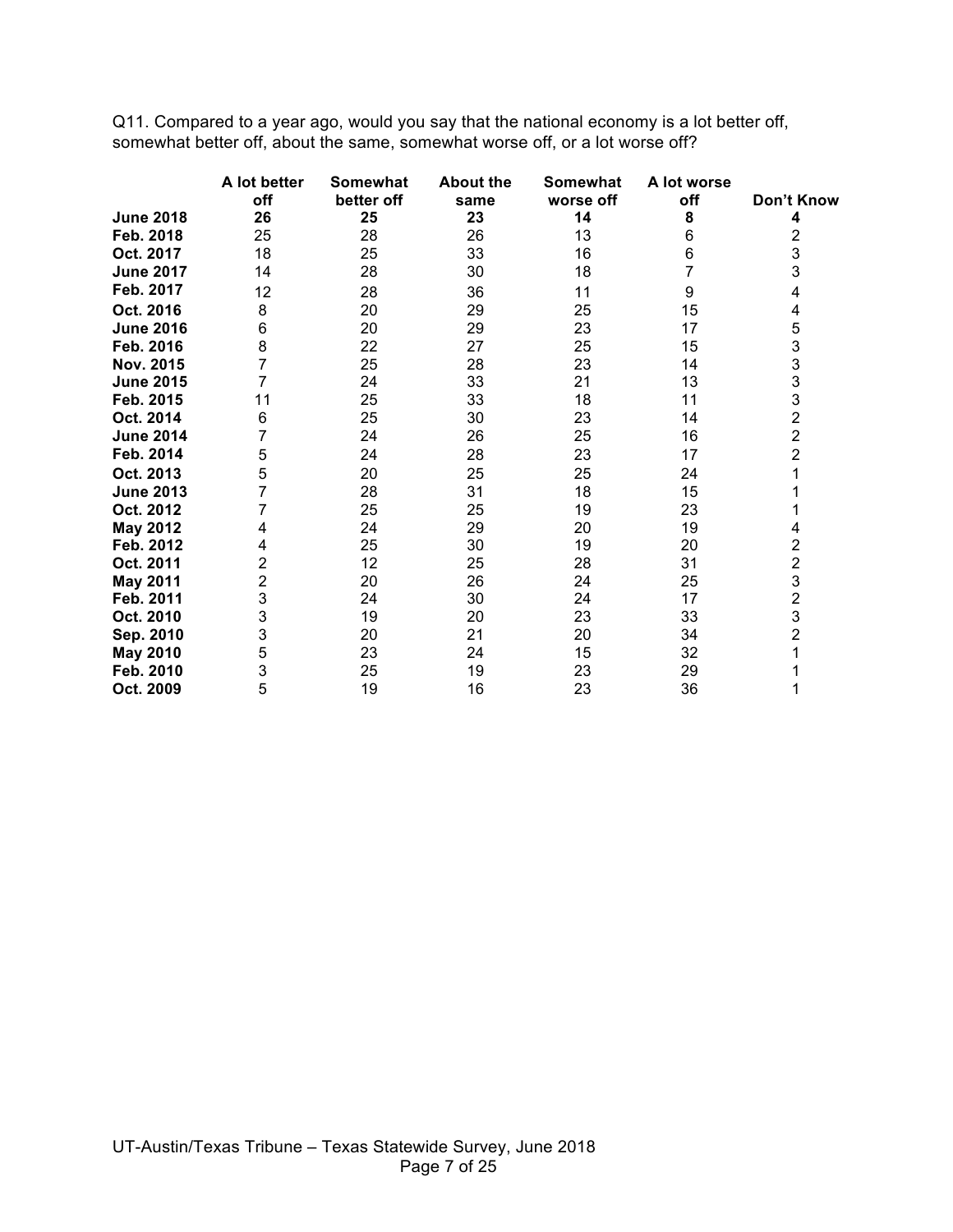Q12. Thinking about the State of Texas, do you think that things are headed in the right direction, or do you think that things are headed off on the wrong track?

|                  |                    | Wrong |            |
|------------------|--------------------|-------|------------|
|                  | <b>Right Track</b> | Track | Don't Know |
| <b>June 2018</b> | 46                 | 37    | 16         |
| Feb. 2018        | 48                 | 36    | 15         |
| Oct 2017         | 43                 | 40    | 16         |
| <b>June 2017</b> | 43                 | 40    | 17         |
| Feb. 2017        | 46                 | 36    | 18         |
| Oct. 2016        | 42                 | 40    | 17         |
| <b>June 2016</b> | 41                 | 38    | 22         |
| Feb. 2016        | 42                 | 37    | 21         |
| Nov. 2015        | 45                 | 36    | 19         |
| <b>June 2015</b> | 50                 | 32    | 18         |
| Feb. 2015        | 50                 | 30    | 20         |
| Oct. 2014        | 48                 | 35    | 18         |
| <b>June 2014</b> | 49                 | 33    | 17         |
| Feb. 2014        | 45                 | 35    | 20         |
| Oct. 2013        | 42                 | 39    | 19         |
| <b>June 2013</b> | 50                 | 32    | 18         |
| Feb. 2013        | 45                 | 39    | 16         |
| Oct. 2012        | 43                 | 34    | 23         |
| <b>May 2012</b>  | 38                 | 42    | 21         |
| Feb. 2012        | 43                 | 38    | 19         |
| Oct. 2011        | 39                 | 43    | 18         |
| <b>May 2011</b>  | 36                 | 48    | 16         |
| Feb. 2011        | 41                 | 41    | 18         |
| Oct. 2010        | 45                 | 37    | 18         |
| Sep. 2010        | 43                 | 38    | 18         |
| <b>May 2010</b>  | 45                 | 38    | 17         |
| Feb. 2010        | 43                 | 37    | 20         |
| Oct. 2009        | 38                 | 39    | 23         |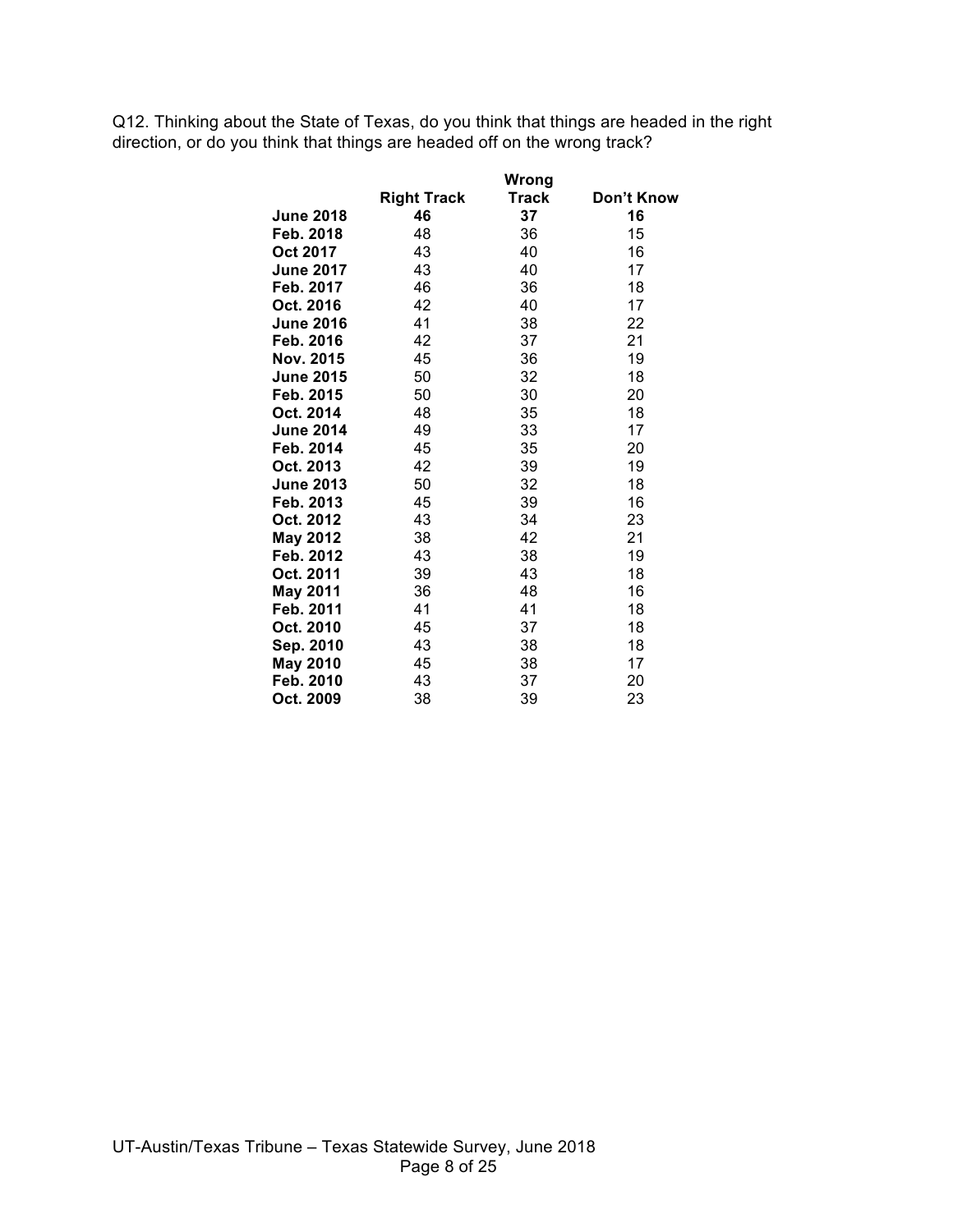Q13. Compared to a year ago, would you say that you and your family are economically a lot better off, somewhat better off, about the same, somewhat worse off, or a lot worse off?

|                  | A lot better | Somewhat   | <b>About the</b> | Somewhat  | A lot worse    |                |
|------------------|--------------|------------|------------------|-----------|----------------|----------------|
|                  | off          | better off | same             | worse off | off            | Don't Know     |
|                  | 10           | 27         | 42               | 14        | 6              | 2              |
| Feb. 2018        | 11           | 27         | 42               | 13        | 5              |                |
| Oct. 2017        | 9            | 22         | 47               | 16        | 5              |                |
| <b>June 2017</b> | 5            | 20         | 52               | 15        | 5              |                |
| Feb. 2017        | 6            | 21         | 50               | 16        | 7              |                |
| Oct. 2016        | 5            | 22         | 44               | 19        | 8              | 2              |
| <b>June 2016</b> | 5            | 18         | 44               | 20        | 9              | 3              |
| Feb. 2016        | 5            | 20         | 45               | 19        | 9              | $\overline{2}$ |
| Nov. 2015        | 5            | 18         | 45               | 23        | 7              |                |
| <b>June 2015</b> | 5            | 21         | 48               | 17        | 7              | $\overline{2}$ |
| Feb. 2015        | 6            | 21         | 44               | 21        |                | $\overline{2}$ |
| Oct. 2014        | 5            | 22         | 42               | 23        |                | 1              |
| <b>June 2014</b> | 6            | 21         | 42               | 21        | 8              | 2              |
| Feb. 2014        | 5            | 20         | 43               | 22        | 9              |                |
| Oct. 2013        | 5            | 17         | 41               | 23        | 12             | 2              |
| <b>June 2013</b> | 6            | 19         | 44               | 23        | $\overline{7}$ |                |
| Oct. 2012        | 6            | 17         | 43               | 23        | 11             |                |
| <b>May 2012</b>  | 4            | 15         | 48               | 19        | 13             | 2              |
| Feb. 2012        |              | 16         | 45               | 23        | 11             |                |
| Oct. 2011        | 3            | 13         | 40               | 28        | 15             |                |
| <b>May 2011</b>  | 2            | 16         | 40               | 25        | 16             | 2              |
| Feb. 2011        | 3            | 17         | 45               | 24        | 11             |                |
| Oct. 2010        | 3            | 16         | 38               | 27        | 14             | 2              |
| Sep. 2010        | 3            | 17         | 39               | 26        | 14             |                |
| <b>May 2010</b>  |              | 16         | 42               | 25        | 13             |                |
| Feb. 2010        | 3            | 14         | 41               | 29        | 12             | 2              |
| Oct. 2009        | 3            | 14         | 39               | 27        | 16             | 1              |

Q14. Compared to a year ago, would you say that the Texas economy is a lot better off, somewhat better off, about the same, somewhat worse off, or a lot worse off?

|                  | A lot better<br>off | Somewhat<br>better off | <b>About the</b><br>same | Somewhat<br>worse off | A lot worse<br>off | Don't<br>Know/No<br><b>Opinion</b> |
|------------------|---------------------|------------------------|--------------------------|-----------------------|--------------------|------------------------------------|
| <b>June 2018</b> | 13                  | 30                     | 34                       | 12                    |                    |                                    |
| Feb. 2018        | 13                  | 30                     | 38                       | 13                    |                    |                                    |
| Oct 2017         | 8                   | 27                     | 41                       | 16                    |                    |                                    |
| <b>June 2017</b> | 6                   | 28                     | 39                       |                       |                    |                                    |
| Feb. 2017        |                     | 22                     | 49                       |                       |                    |                                    |
| Oct. 2016        |                     | 22                     | 45                       | 19                    |                    |                                    |
| <b>June 2016</b> |                     | 22                     | 41                       | 19                    |                    |                                    |
| Feb. 2016        |                     | 22                     | 41                       | 23                    |                    |                                    |
| Nov. 2015        |                     | 25                     | 41                       | 20                    |                    |                                    |
| <b>June 2015</b> |                     | 28                     | 44                       | 14                    |                    |                                    |
| Feb. 2015        |                     | 26                     | 47                       | 14                    |                    |                                    |
| Oct. 2014        |                     | 32                     | 40                       | 12                    |                    |                                    |
| Oct. 2012        |                     | 21                     | 51                       | 16                    |                    |                                    |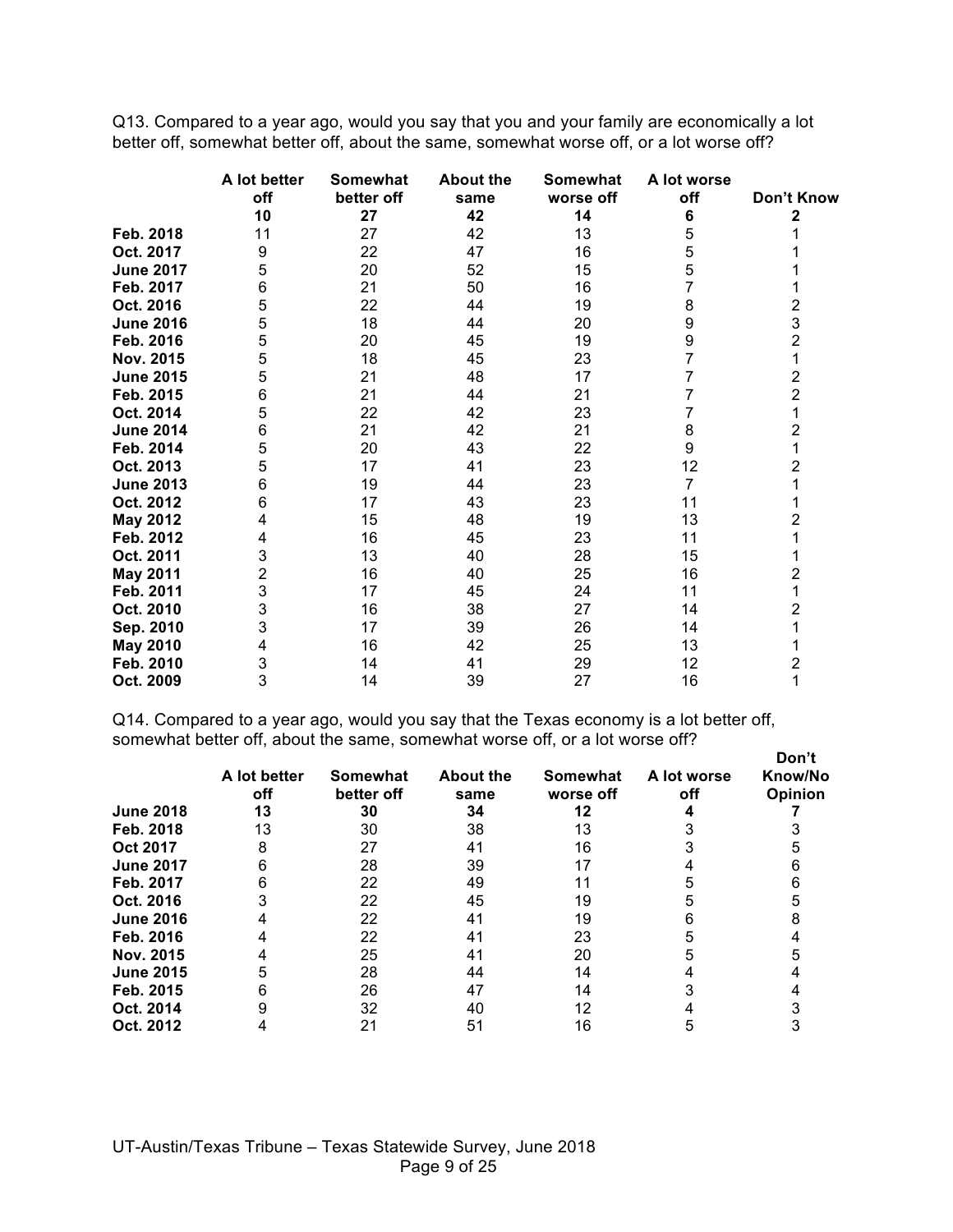## **Political Figures and Elections**

Q15. If the 2018 general election for U.S. Senator from Texas was held today, would you vote for **[RANDOMIZE "the Republican Ted Cruz", "the Democrat Beto O'Rourke", "the Libertarian Neal Dikeman"]** the Republican Ted Cruz, the Democrat Beto O'Rourke, the Libertarian Neal Dikeman, someone else, of haven't you thought about it enough to have an opinion? **[RANDOMIZE 1-3]**

| 1. Ted Cruz                                           | 41% |
|-------------------------------------------------------|-----|
| 2. Beto O'Rourke                                      | 36  |
| 3. Neal Dikeman                                       |     |
| 4. Someone else                                       | ્વ  |
| 5. Haven't thought about it enough to have an opinion | 17  |

Q16. If the 2018 general election for Governor were held today, would you vote for **[RANDOMIZE "the Republican Greg Abbott", "the Democrat Lupe Valdez", "the Libertarian Mark Tippetts"]** the Republican Greg Abbott, the Democrat Lupe Valdez, the Libertarian Mark Tippetts, someone else, of haven't you thought about it enough to have an opinion? **[RANDOMIZE 1-3]**

| 1. Greg Abbott                                        | 44% |
|-------------------------------------------------------|-----|
| 2. Lupe Valdez                                        | -32 |
| 3. Mark Tippetts                                      | Δ   |
| 4. Someone else                                       |     |
| 5. Haven't thought about it enough to have an opinion | 16  |

Q17. If the 2018 general election for Lieutenant Governor were held today, would you vote for **[RANDOMIZE "the Republican Dan Patrick", "the Democrat Mike Collier", "the Libertarian Kerry McKennon"]** the Republican Dan Patrick, the Democrat Mike Collier, the Libertarian Kerry McKennon, someone else, of haven't you thought about it enough to have an opinion? **[RANDOMIZE 1-3]**

| 1. Dan Patrick                                        | 37% |
|-------------------------------------------------------|-----|
| 2. Mike Collier                                       | -31 |
| 3. Kerry McKennon                                     | Δ   |
| 4. Someone else                                       | 5   |
| 5. Haven't thought about it enough to have an opinion | 23  |
|                                                       |     |

Q18. If the 2018 general election for Attorney General were held today, would you vote for **[RANDOMIZE "the Republican Ken Paxton", "the Democrat Justin Nelson", "the Libertarian Michael Ray Harris"]** the Republican Ken Paxton, the Democrat Justin Nelson, the Libertarian Michael Ray Harris, someone else, of haven't you thought about it enough to have an opinion? **[RANDOMIZE 1-3]**

| 1. Ken Paxton                                         | 32% |
|-------------------------------------------------------|-----|
| 2. Justin Nelson                                      | -31 |
| 3. Michael Ray Harris                                 | 6   |
| 4. Someone else                                       | 4   |
| 5. Haven't thought about it enough to have an opinion | 26  |
|                                                       |     |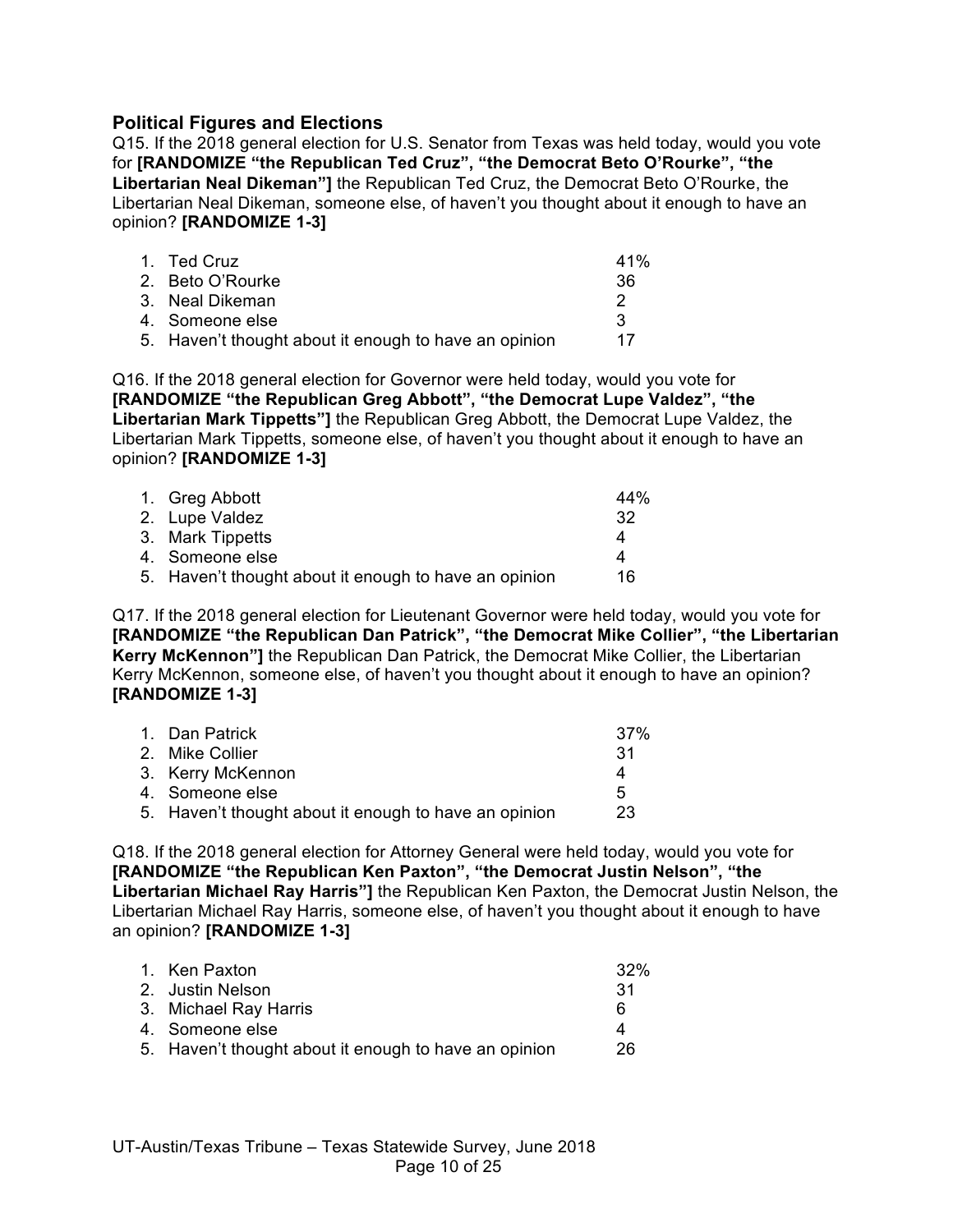Q19A. If the 2018 election for the Representative in the United States House of Representatives in your district were held today, would you vote for **[RANDOMIZE "the Democratic candidate" and "the Republican candidate"]** the Democratic candidate, the Republican candidate, or haven't you thought about it enough to have an opinion?

| 1. Democratic candidate                               | 41% |
|-------------------------------------------------------|-----|
| 2. Republican candidate                               | 43  |
| 3. Haven't thought about it enough to have an opinion |     |

Q19B. If the 2018 election for the Texas Legislature in your district were held today, would you vote for **[RANDOMIZE "the Democratic candidate" and "the Republican candidate"]** the Democratic candidate, the Republican candidate, or haven't you thought about it enough to have an opinion? **[Randomize 1-2]**

| 1. Democratic candidate                               | 42% |
|-------------------------------------------------------|-----|
| 2. Republican candidate                               | 43  |
| 3. Haven't thought about it enough to have an opinion | 16  |

Q20A. Suppose the Tea Party movement organized itself as a political party. When thinking about the next election for Congress, would you vote for **[Randomize]** the Republican candidate from your district, the Democratic candidate from your district, or the Tea Party candidate from your district? **[Randomize 1-2]**

| 1. Republican candidate | <b>27%</b> |
|-------------------------|------------|
| 2. Democratic candidate | 41         |
| 3. Tea Party candidate  | 13         |
| 4. Don't know           | 19         |

Q20B. Do you think the Tea Party movement has too much influence, too little influence, or the right amount of influence in the Republican Party?

- 1. Too much influence 30%
- 2. Too little influence 26
- 3. The right amount of influence 16
- 4. Don't know 28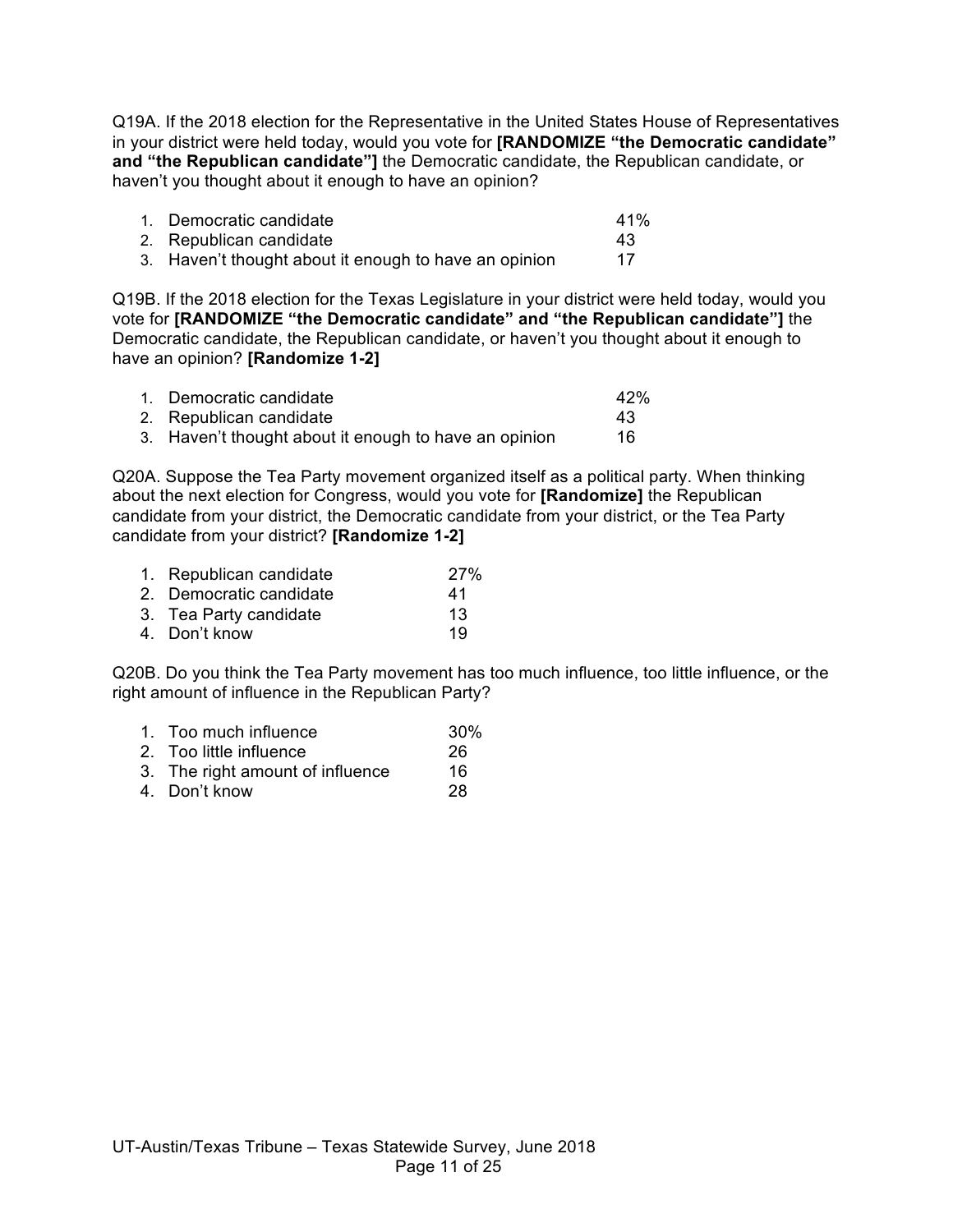#### **[RANDOMIZE Q22-25]**

Q22. Please tell us whether you have a very favorable, somewhat favorable, neither favorable nor unfavorable, somewhat unfavorable, or very unfavorable opinion of Ted Cruz.

- 1. Very favorable 23%
- 2. Somewhat favorable 18
- 3. Neither favorable nor unfavorable 10
- 4. Somewhat unfavorable 8
- 5. Very unfavorable 34
- 6. Don't know/no opinion 7

Q23. Please tell us whether you have a very favorable, somewhat favorable, neither favorable nor unfavorable, somewhat unfavorable, or very unfavorable opinion of Beto O'Rourke.

1. Very favorable 22% 2. Somewhat favorable 15 3. Neither favorable nor unfavorable 16 4. Somewhat unfavorable 8 5. Very unfavorable 16 6. Don't know/no opinion 24

Q24. Please tell us whether you have a very favorable, somewhat favorable, neither favorable nor unfavorable, somewhat unfavorable, or very unfavorable opinion of Greg Abbott.

- 1. Very favorable 29%
- 2. Somewhat favorable 19
- 3. Neither favorable nor unfavorable 10
- 4. Somewhat unfavorable 12
- 5. Very unfavorable 23
- 6. Don't know/no opinion 8

Q25. Please tell us whether you have a very favorable, somewhat favorable, neither favorable nor unfavorable, somewhat unfavorable, or very unfavorable opinion of Lupe Valdez.

- 1. Very favorable 12% 2. Somewhat favorable 18 3. Neither favorable nor unfavorable 19
- 4. Somewhat unfavorable and the 8
- 5. Very unfavorable 17
- 6. Don't know/no opinion 25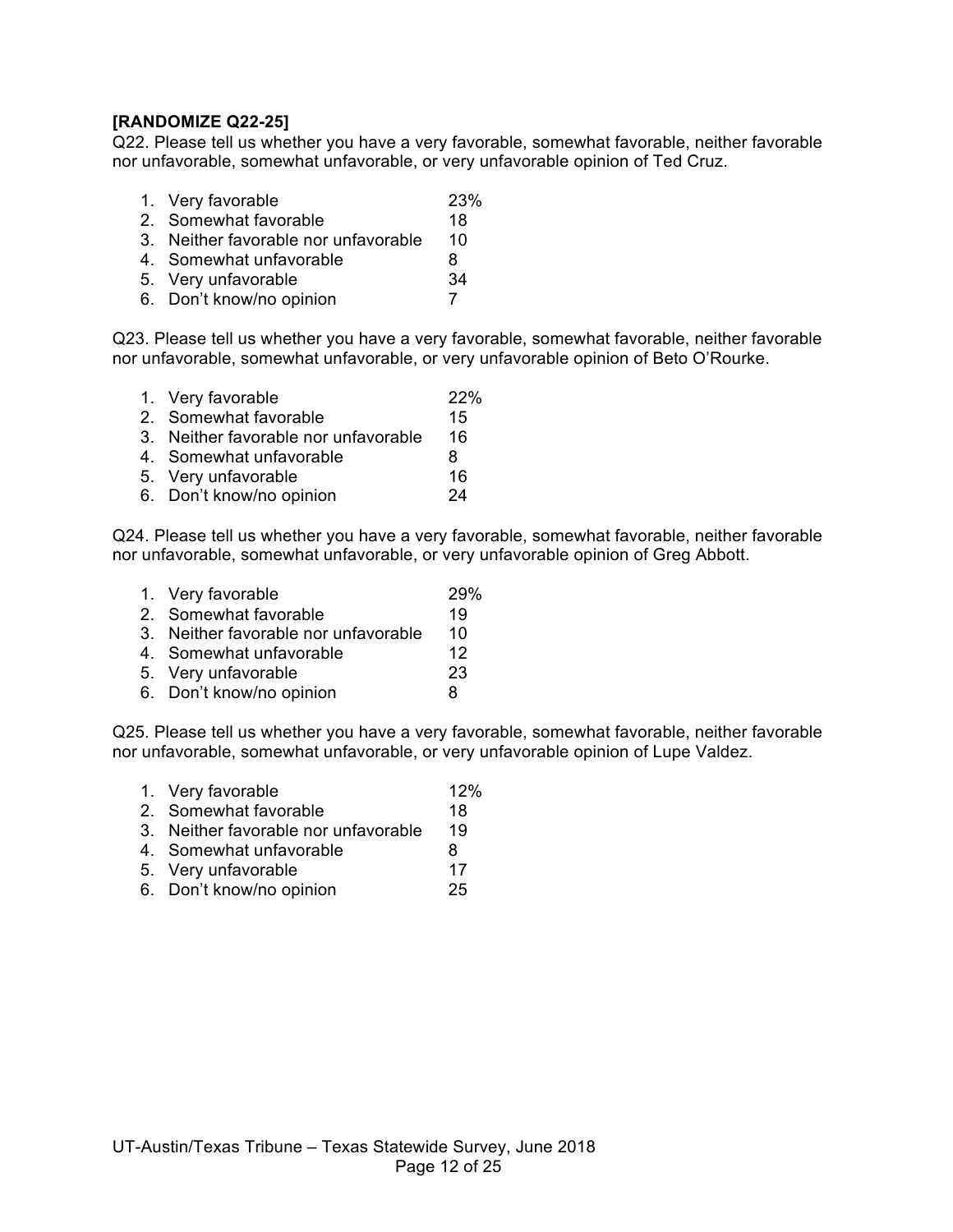## **[RANDOMIZE Q26-27]**

Q26. Please tell us whether you have a very favorable, somewhat favorable, neither favorable nor unfavorable, somewhat unfavorable, or very unfavorable opinion of the Republican Party.

- 1. Very favorable 10%
- 2. Somewhat favorable 25
- 3. Neither favorable nor unfavorable 12
- 4. Somewhat unfavorable 16
- 5. Very unfavorable 32
- 6. Don't know/no opinion 5

Q27. Please tell us whether you have a very favorable, somewhat favorable, neither favorable nor unfavorable, somewhat unfavorable, or very unfavorable opinion of the Democratic Party.

- 1. Very favorable 15%
- 2. Somewhat favorable 22
- 3. Neither favorable nor unfavorable 9
- 4. Somewhat unfavorable 12
- 5. Very unfavorable 37
- 6. Don't know/no opinion 5

#### **[RANDOMIZE Q28-30]**

Q28. Please tell us whether you have a very favorable, somewhat favorable, neither favorable nor unfavorable, somewhat unfavorable, or very unfavorable opinion of the FBI.

- 1. Very favorable 15%
- 2. Somewhat favorable 26
- 3. Neither favorable nor unfavorable 22
- 4. Somewhat unfavorable 16
- 5. Very unfavorable 13
- 6. Don't know/no opinion 8

Q29. Please tell us whether you have a very favorable, somewhat favorable, neither favorable nor unfavorable, somewhat unfavorable, or very unfavorable opinion of the National Rifle Association (NRA).

- 1. Very favorable 26%
- 2. Somewhat favorable 15
- 3. Neither favorable nor unfavorable 13
- 4. Somewhat unfavorable 7
- 5. Very unfavorable 32
- 6. Don't know/no opinion 6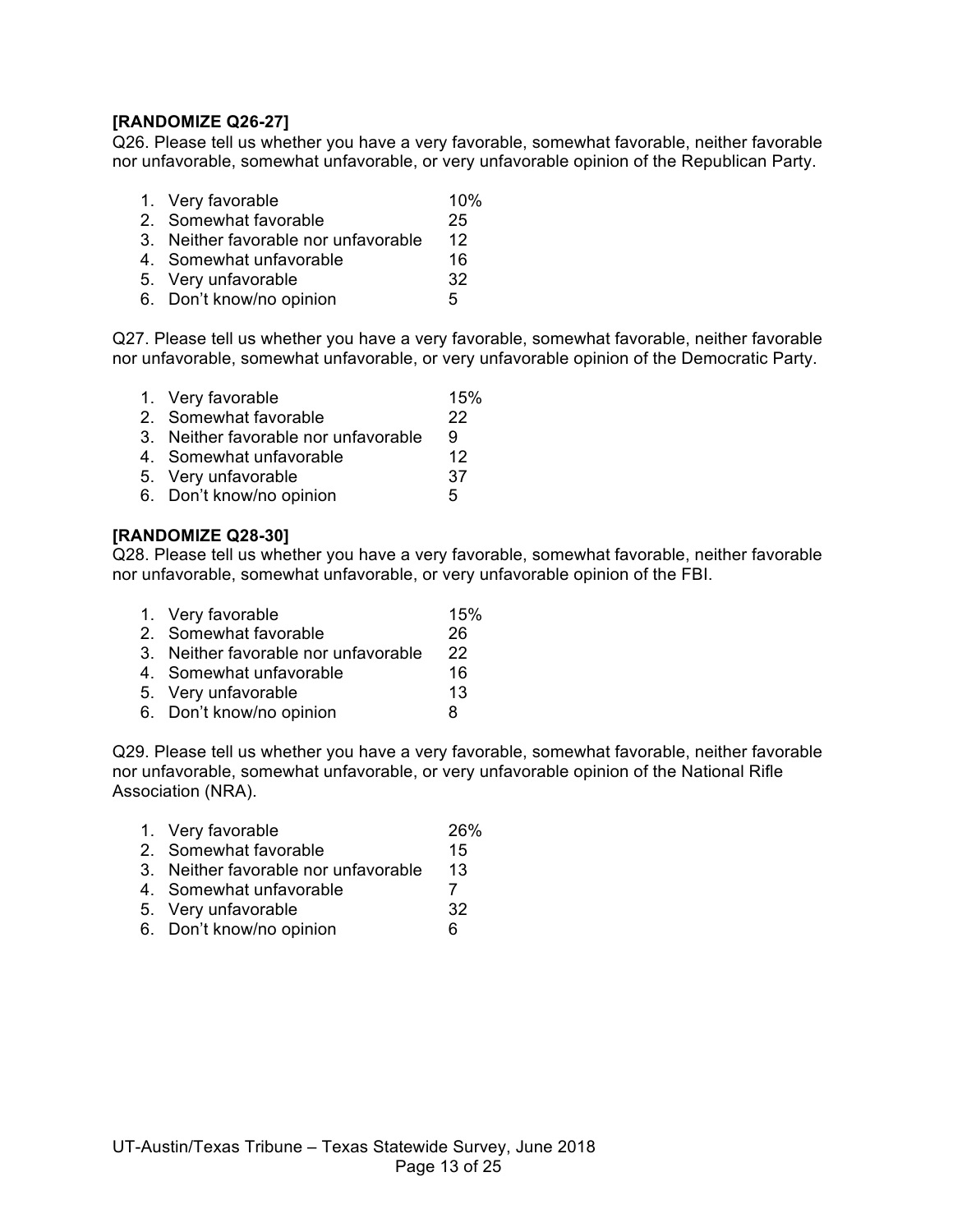Q31. How much have you heard about the investigations into Russian efforts to influence the U.S. presidential election in 2016?

| 1. A lot          | 58% |
|-------------------|-----|
| 2. Some           | 27  |
| 3. Not very much  | 10  |
| 4. Nothing at all | 5   |

Q32. To the best of your knowledge, have the investigations uncovered any crimes?

| 1. Yes | 45% |
|--------|-----|
| 2. No  | 55  |

Q33. Thinking about the investigations into Russian efforts to influence the U.S. presidential election in 2016, which comes closer to your point of view? **[RANDOMIZE 1-2]**

| 1. They're mostly efforts to investigate potential       | 42% |
|----------------------------------------------------------|-----|
| foreign interference in a U.S. election                  |     |
| 2. They're mostly efforts to discredit Donald Trump's 45 |     |
| presidency                                               |     |

3. Don't know/No opinion 13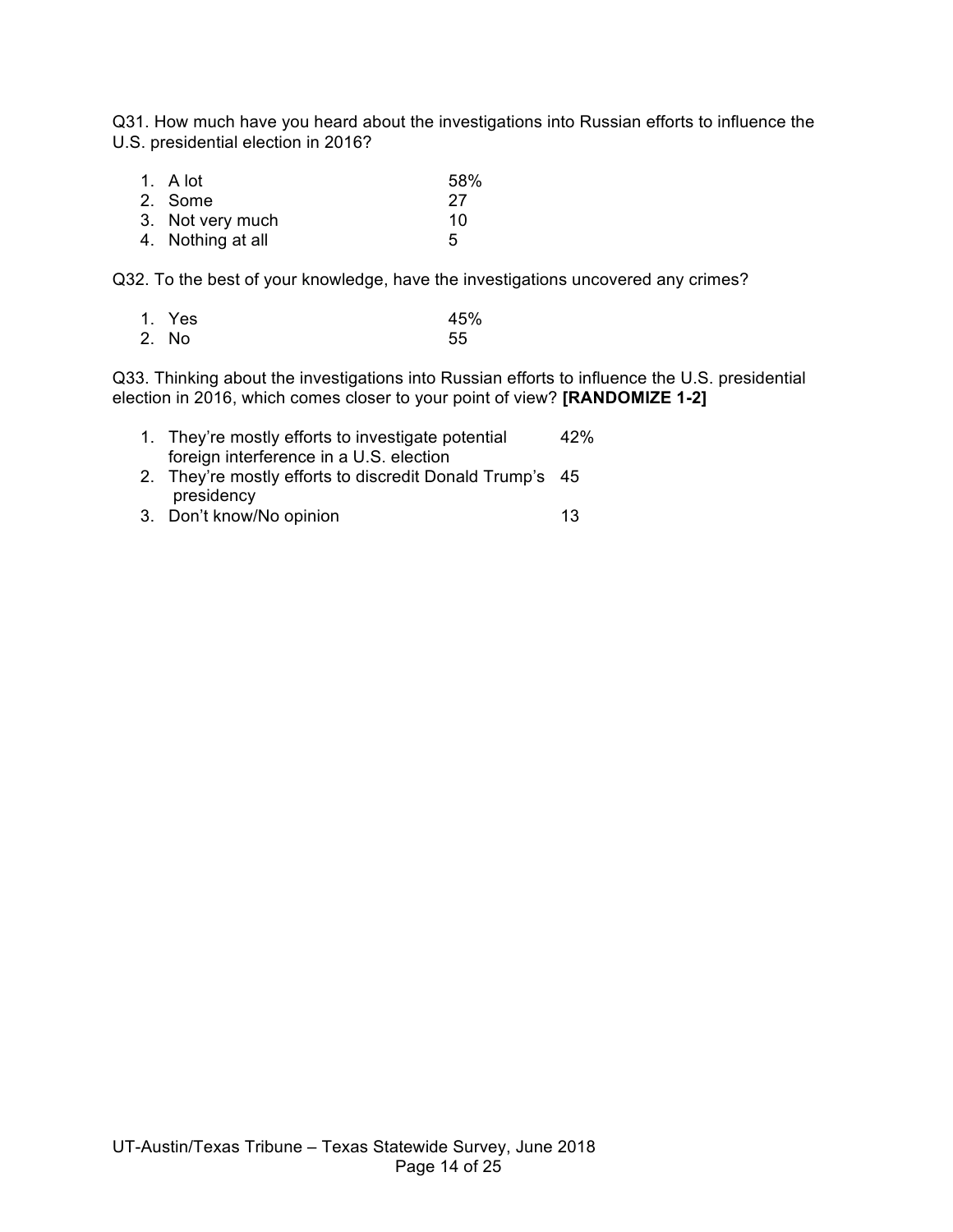#### **Policy Questions**

Q34. Do you support or oppose separating children and parents who are apprehended while trying to enter the U.S. illegally?

- 1. Strongly support 16%<br>
2. Somewhat support 12<br>
3. Somewhat oppose 13
- 2. Somewhat support 12
- 3. Somewhat oppose 13 4. Strongly oppose 44
- 5. Don't know/No opinion 14
- 

Q35. Would you say that the North American Free Trade Agreement, known as NAFTA, has been good or bad for the Texas economy?

| 1. Good                  | 34% |
|--------------------------|-----|
| 2. Bad                   | 28  |
| 3. Don't know/no opinion | 38  |

Q36. Do you agree or disagree with the following statement: *This country would be better off if we just stayed home and did not concern ourselves with problems in other parts of the world.*

| 1. Strongly agree    | 12% |
|----------------------|-----|
| 2. Somewhat agree    | 27  |
| 3. Somewhat disagree | 28  |
| 4. Strongly disagree | 23  |
| 5. Don't know        | g   |
|                      |     |

Q39. In general, do you think gun control laws should be made more strict, less strict, or left as they are now?

| 1. More strict          | 51% |
|-------------------------|-----|
| 2. Less strict          | 13  |
| 3. Left as they are now | 31  |

4. Don't know / No opinion 5

Q40. If more people carried guns, do you think the United States would be safer, less safe, or would it have no impact on safety?

| 1. More safe           | 37% |
|------------------------|-----|
| 2. Less safe           | 39  |
| 3. No impact on safety | 15  |

4. Don't know/No opinion 9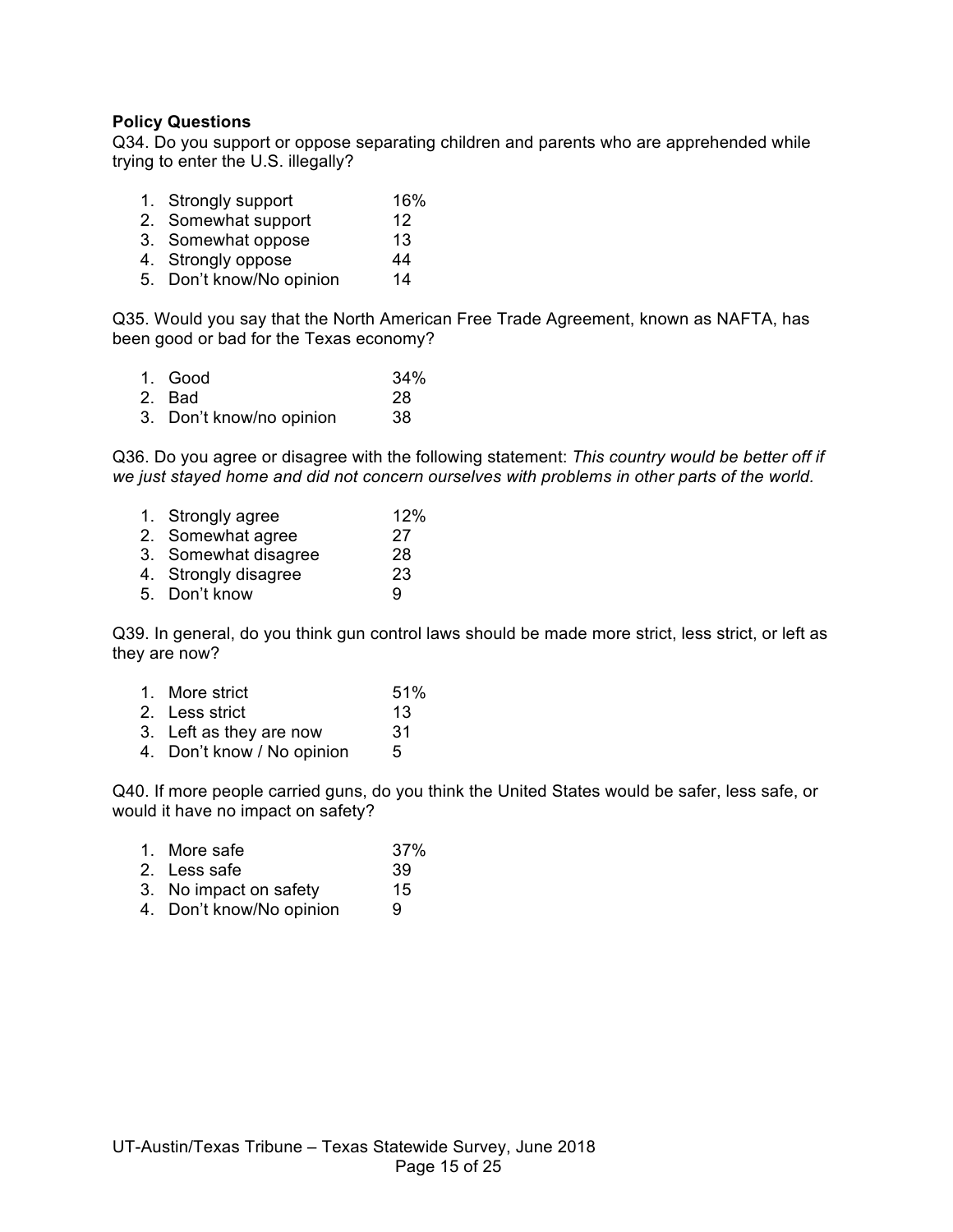Q41. Thinking about school shootings that have occurred in the United States in recent years, from what you know or have read, how much do you think each of the following factors is to blame for the shootings? **[GRID WITH RESPONSE OPTIONS, "A great deal", "A fair amount", "Not much", "Not at all", "Don't know/No opinion".] [RANDOMIZE A-K]**

|                                                                                       | A great deal | A fair<br>amount | Not much | Not at all     | Don't<br>know/No<br>opinion |
|---------------------------------------------------------------------------------------|--------------|------------------|----------|----------------|-----------------------------|
| A. Insufficient<br>restrictions on gun<br>ownership                                   | 36%          | 17               | 15       | 27             | 5                           |
| B. Poor enforcement<br>of existing gun laws                                           | 40%          | 23               | 20       | 12             | 5                           |
| C. Insufficient security<br>at schools                                                | 33%          | 34               | 21       | $\overline{7}$ | 4                           |
| D. Insufficient mental<br>health resources for<br>students                            | 49%          | 33               | 10       | 3              | 5                           |
| E. Poor parenting                                                                     | 46%          | 32               | 13       | 3              | 5                           |
| F. Media attention to<br>perpetrators                                                 | 41%          | 31               | 17       | 5              | 6                           |
| G. Drug use                                                                           | 24%          | 27               | 29       | 12             | 8                           |
| H. Violence in popular<br>culture (for example,<br>violent video games<br>and movies) | 35%          | 27               | 20       | 14             | 4                           |
| I. Failure to identify<br>potential school<br>shooters in advance                     | 44%          | 34               | 13       | 4              | 6                           |
| J. School building<br>design                                                          | 17%          | 22               | 28       | 26             | $\overline{7}$              |
| L. Bullying (in person<br>and online)                                                 | 44%          | 35               | 13       | 3              | 4                           |

Q41A. Thinking about school shootings that have occurred in the United States in recent years, which of the following factors is **most to blame** for these school shootings? **[RANDOMIZE 1- 11]**

|    | 1. Insufficient restrictions on gun ownership                             | 17% |
|----|---------------------------------------------------------------------------|-----|
|    | 2. Poor enforcement of existing gun laws                                  | 6   |
|    | 3. Insufficient security at schools                                       | 8   |
| 4. | Insufficient mental health resources for students                         | 14  |
| 5. | Poor parenting                                                            | 18  |
|    | 6. Media attention to perpetrators                                        | 6   |
| 7. | Drug use                                                                  | 1   |
|    | 8. Violence in popular culture (for example, violent                      |     |
|    | video games and movies)                                                   | 8   |
|    | 9. Failure to identify potential school shooters in advance               |     |
|    | 10. School building design (for example, too many<br>entrances and exits) | 1   |
|    | 11. Bullying (in-person and online)                                       |     |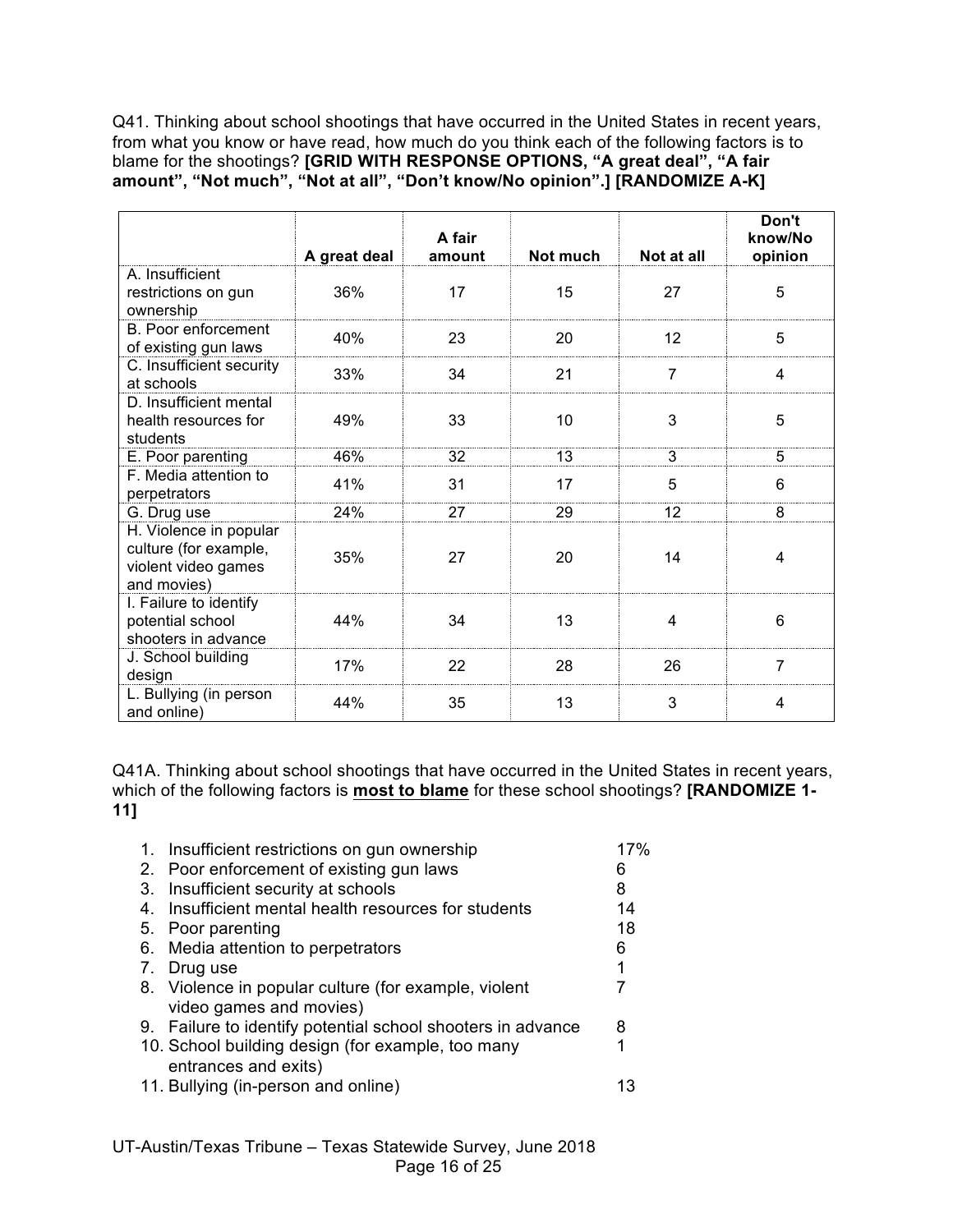#### **Political Knowledge**

#### **[Randomize INFO1-INFO3]**

INFO1. Which political party holds the majority in the U.S. House of Representatives? **[RANDOMIZE 1-2]**

| 1. Republican Party | 83%           |
|---------------------|---------------|
| 2. Democratic Party | 8             |
| 3. Neither          | $\mathcal{P}$ |
| 4. Don't know       | 8             |
|                     |               |

INFO2. What majority of both houses of the U.S. Congress is needed to override a presidential veto?

| 1. More than one-half      | 7% |
|----------------------------|----|
| 2. More than two-thirds    | 74 |
| 3. More than three-fourths | 7  |
| 4. Don't know              | 12 |

INFO3. Who won the popular vote in the 2016 Presidential Election? **[RANDOMIZE 1-2]**

| 1. Donald Trump    | 24% |
|--------------------|-----|
| 2. Hillary Clinton | 69  |
| 3. Neither         | 2   |
| 4. Don't know      | 5   |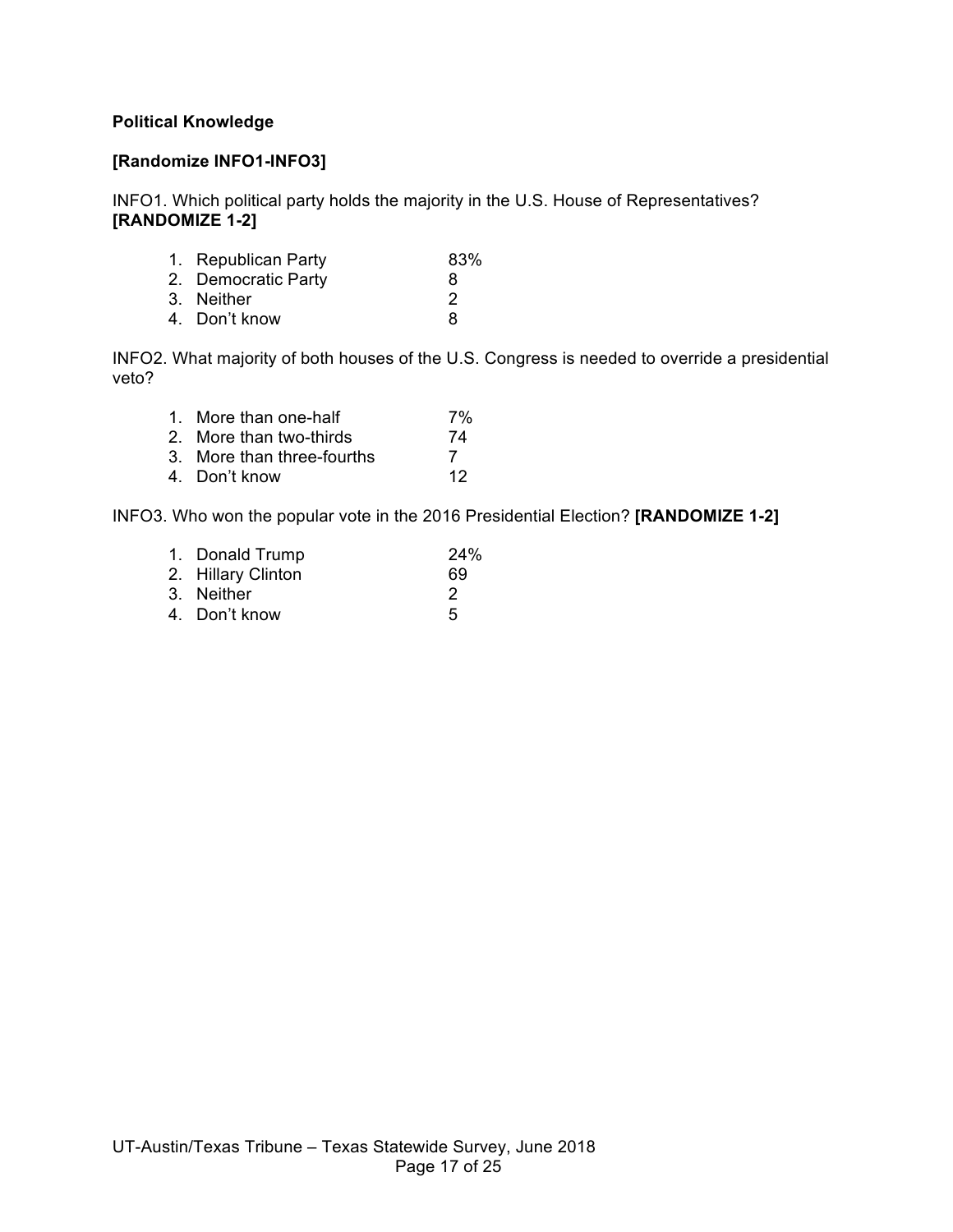#### **Political Orientation**

We're almost done. Now we just have a few basic questions for statistical purposes.

LIBCON. On a scale from 1 to 7, where 1 is extremely liberal, 7 is extremely conservative, and 4 is exactly in the middle, where would you place yourself? **[Wording on scale: (1) "Extremely liberal," (4) "In the middle," (7) "Extremely conservative"]**

| 1. Extremely liberal      | 10% |
|---------------------------|-----|
| 2. Somewhat liberal       | 13  |
| 3. Lean liberal           | 8   |
| 4. In the middle          | 26  |
| 5. Lean conservative      | 9   |
| 6. Somewhat conservative  | 18  |
| 7. Extremely conservative | 17  |
|                           |     |

PID3. Generally speaking, would you say that you usually think of yourself as a…

| 1. Democrat    | 43% |
|----------------|-----|
| 2. Independent | 11  |
| 3. Republican  | 46  |

PID7. (Uses the four PID3 follow-up questions)

| 1. Strong Democrat            | 21% |
|-------------------------------|-----|
| 2. Not very strong Democrat   | 10  |
| 3. Lean Democrat              | 12  |
| 4. Independent                | 11  |
| 5. Lean Republican            | 12  |
| 6. Not very strong Republican | 13  |
| 7. Strong Republican          | 21  |
|                               |     |

REPCON. **[ASK IF PID7 >= 5]** Overall, do you think that Republican elected officials in Texas are conservative enough, too conservative, or not conservative enough?

- 1. Conservative enough 50%
- 2. Too conservative 10
- 3. Not conservative enough 30
- 4. Don't know/No opinion 9

DEMLIB. **[ASK IF PID7 <= 3]** Overall, do you think that Democratic elected officials in Texas are liberal enough, too liberal, or not liberal enough?

- 1. Liberal enough 36%
- 2. Too liberal 7
- 3. Not liberal enough 37
- 4. Don't know/No opinion 20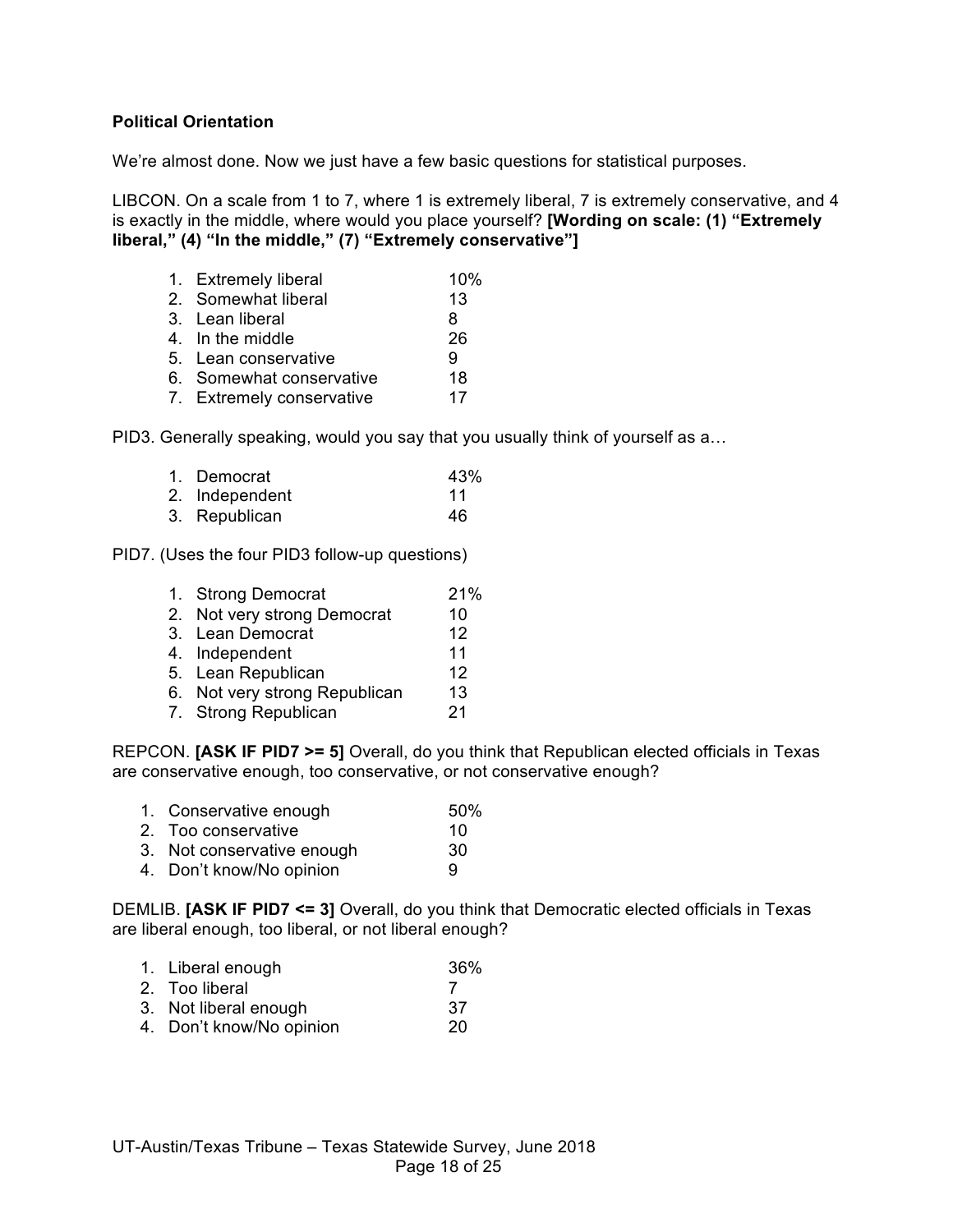#### **Demographics**

AGE. Please indicate your age group.

| 1. 18-29     | 16% |
|--------------|-----|
| 2. 30-44     | 26  |
| 3. 45-64     | 36  |
| 4. 65 and up | 23  |
|              |     |

LOCATE. Would you say that you live in an urban, suburban, or rural community?

| 1. Urban    | 33% |
|-------------|-----|
| 2. Suburban | 48  |
| 3. Rural    | 20  |

METRO. Do you live in the Houston, Dallas-Fort Worth, San Antonio, or Austin metropolitan areas?

| 28  |
|-----|
| 9   |
| 9   |
| -31 |
|     |

CHILD. How many children are currently living with you?

| 1. One          | 15% |
|-----------------|-----|
| 2. Two          | 12  |
| 3. Three        | 4   |
| 4. Four or more | 2   |
| 5. None         | 67  |

SCHOOL. Do you have any children currently enrolled in school in Texas? (check all that apply)

| 1. Yes, I have a child/children under 18 enrolled in | 19% |
|------------------------------------------------------|-----|
| public school in Texas.                              |     |
| 2. Yes, I have a child/children under 18 enrolled in | 3   |
| private school in Texas.                             |     |
| 3. Yes, I have a child/children under 18 who are     |     |
| being home schooled in Texas.                        |     |
| 4. No, I do not have any children under 18           | 78  |
| in school in Texas.                                  |     |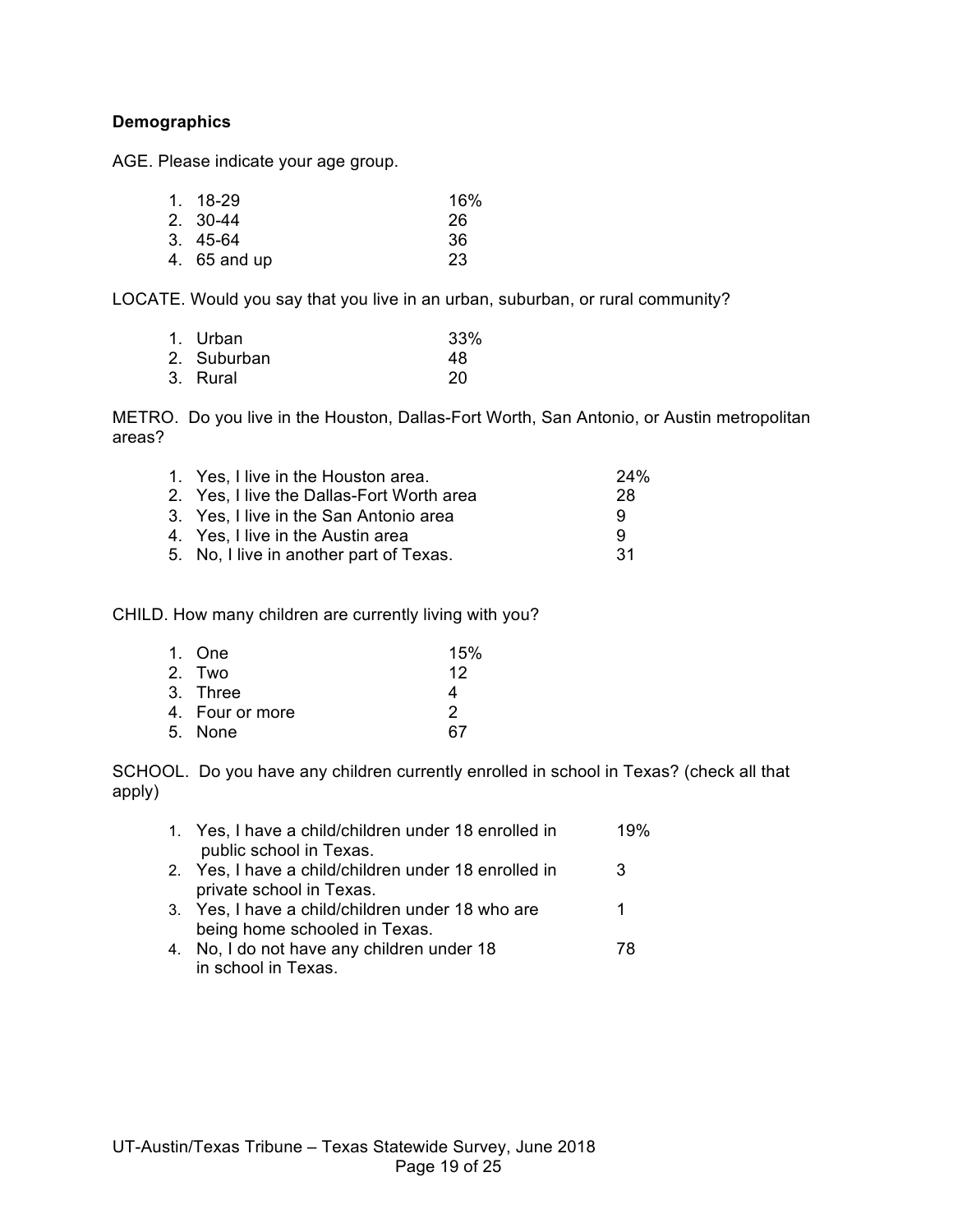INCOME. In which category would you place your household income last year?

| 1.             | Less than \$10,000         | 6% |
|----------------|----------------------------|----|
| 2.             | \$10,000 to \$19,999       | 6  |
| 3.             | \$20,000 to \$29,999       | 8  |
| 4.             | \$30,000 to \$39,999       | 9  |
| 5.             | \$40,000 to \$49,999       | 9  |
| 6.             | \$50,000 to \$59,999       | 10 |
| 7 <sub>1</sub> | \$60,000 to \$69,999       | 7  |
| 8.             | \$70,000 to \$79,999       | 5  |
| 9.             | \$80,000 to \$99,999       | 5  |
|                | 10. \$100,000 to \$119,999 | 6  |
|                | 11. \$120,000 to \$149,999 | 5  |
|                | 12. More than \$150,000    | 7  |
|                | 13. Prefer not to say      | 16 |

AB. Generally speaking, do you consider yourself to be pro-life, pro-choice, or neither?

| 1. Pro-life   | 44% |
|---------------|-----|
| 2. Pro-choice | 39  |
| 3. Neither    | 13  |
| 4. Don't know | Δ   |
|               |     |

EDU. What is the highest level of education that you received?

| 1. Less than high school    | 6% |
|-----------------------------|----|
| 2. High school degree       | 25 |
| 3. Some college             | 23 |
| 4. Two-year college degree  | 10 |
| 5. Four-year college degree | 25 |
| 6. Post-graduate degree     | 11 |

UT-Austin/Texas Tribune – Texas Statewide Survey, June 2018 Page 20 of 25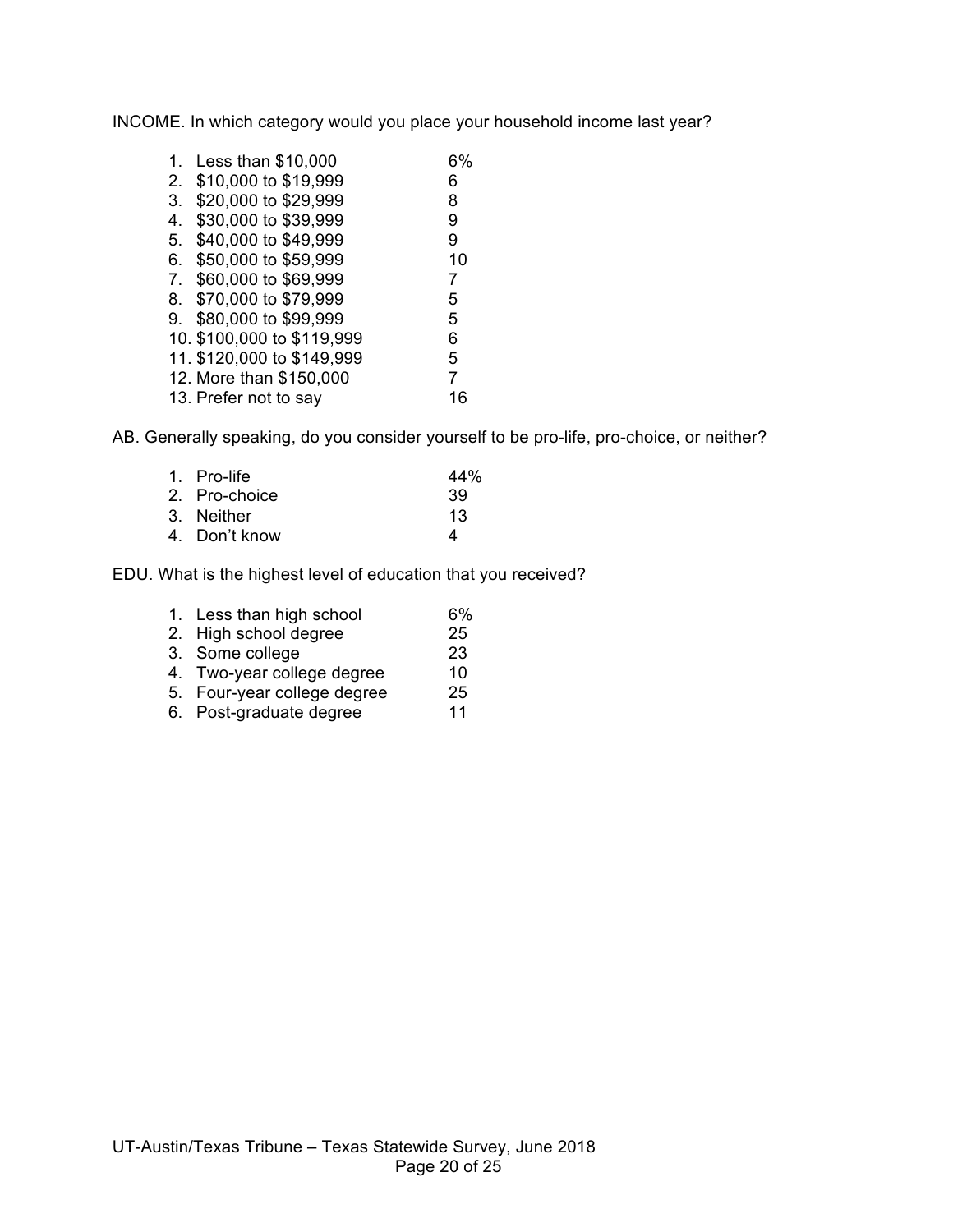RELIG1. What is your primary religious affiliation, if any? **[No open response on "other"]**

| 1.<br>Agnostic                             | 6%                      |
|--------------------------------------------|-------------------------|
| 2. Assembly of God*                        | 0                       |
| 3. Atheist                                 | 6                       |
| 4. Baptist*                                | 15                      |
| 5. Born again                              | 3                       |
| 6. Buddhist                                | 1                       |
| 7. Catholic*                               | 17                      |
| 8. Christian Scientist*                    | 0                       |
| 9. Church of Christ*                       | 3                       |
| 10. Church of God*                         | 1                       |
| 11. Disciples of Christ*                   | $\mathbf 0$             |
| 12. Episcopal/Anglican*                    | $\overline{\mathbf{2}}$ |
| 13. Evangelical                            | $\overline{\mathbf{c}}$ |
| 14. Hindu                                  | 0                       |
| 15. Jehovah's Witnesses                    | 0                       |
| 16. Jewish                                 | $\overline{1}$          |
| 17. Lutheran*                              | $\overline{\mathbf{2}}$ |
| 18. Methodist*                             | 5                       |
| 19. Mormon*                                | 1                       |
| 20. Muslim/Islam                           | 1                       |
| 21. Nondenominational Christian*           | 6                       |
| 22. Orthodox/Eastern Orthodox*             | 0                       |
| 23. Pentecostal/charismatic/spirit-filled* | $\mathbf 2$             |
| 24. Presbyterian*                          | $\overline{1}$          |
| 25. Protestant (non-specific)*             | 3                       |
| 26. Reformed*                              | $\mathbf 0$             |
| 27. Unitarian/Universalist*                | 0                       |
| 28. United Church of Christ*               | 0                       |
| 29. Religious but not spiritual            | 1                       |
| 30. Spiritual but not religious            | 6                       |
| 31. No religious affiliation/none          | 10                      |
| 32. Other*                                 | 3                       |
| 33. Don't know                             | 1                       |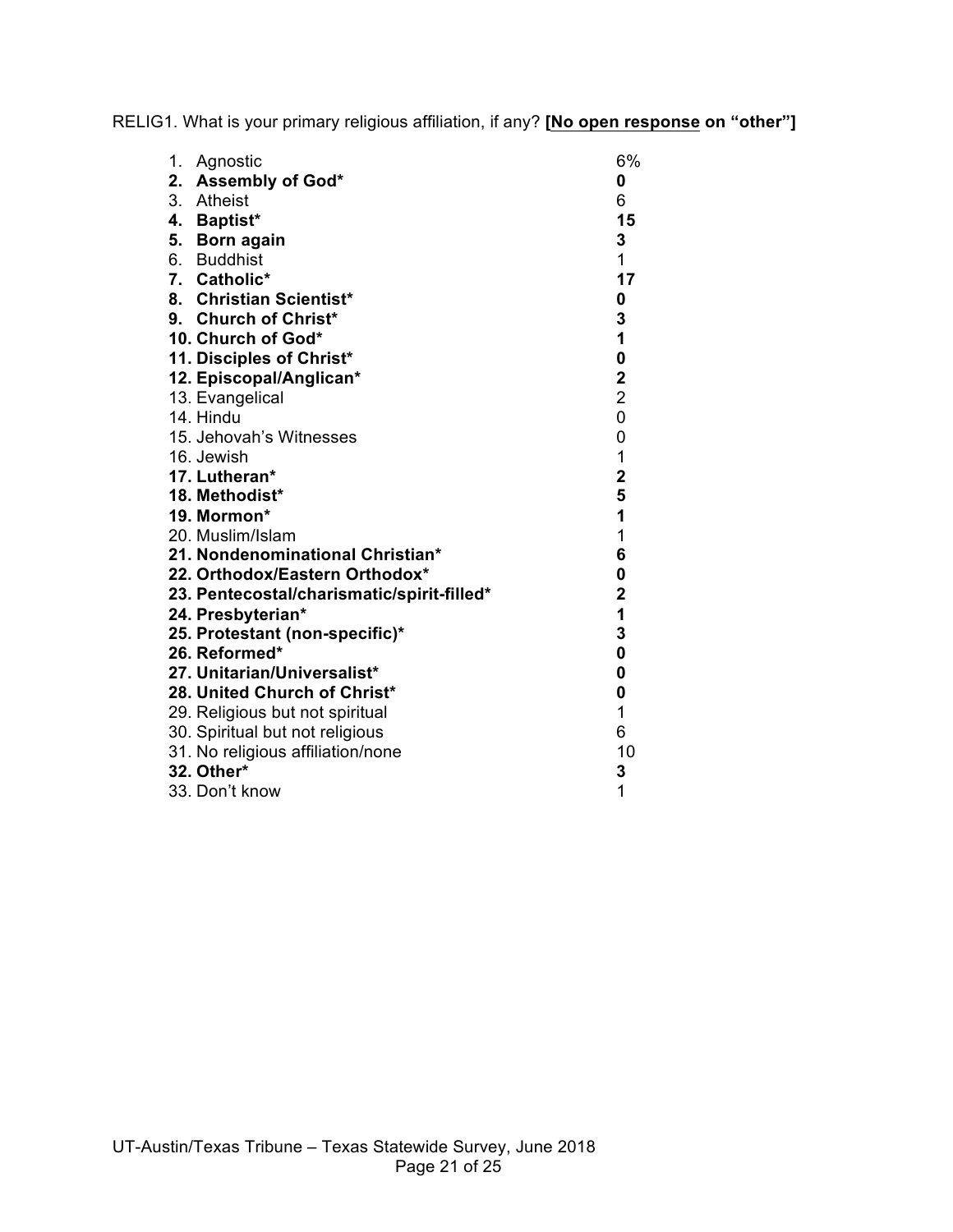RELIG2. What is your secondary religious affiliation, if any? **[No open response on "other"]**

| 1. | Agnostic                                   | $\overline{c}$          |
|----|--------------------------------------------|-------------------------|
| 2. | <b>Assembly of God*</b>                    | $\overline{\mathbf{1}}$ |
|    | 3. Atheist                                 | 1                       |
|    | 4. Baptist*                                | $\overline{\mathbf{7}}$ |
| 5. | <b>Born again</b>                          | 5                       |
|    | 6. Buddhist                                | $\mathbf 1$             |
|    | 7. Catholic*                               | 3                       |
|    | 8. Christian Scientist*                    | 0                       |
|    | 9. Church of Christ*                       | $\overline{\mathbf{2}}$ |
|    | 10. Church of God*                         | $\mathbf 0$             |
|    | 11. Disciples of Christ*                   | $\mathbf 0$             |
|    | 12. Episcopal/Anglican*                    | 1                       |
|    | 13. Evangelical                            | $\overline{1}$          |
|    | 14. Hindu                                  | 0                       |
|    | 15. Jehovah's Witnesses                    | 0                       |
|    | 16. Jewish                                 | 1                       |
|    | 17. Lutheran*                              | $\mathbf{1}$            |
|    | 18. Methodist*                             | 3                       |
|    | 19. Mormon*                                | 0                       |
|    | 20. Muslim/Islam                           | 0                       |
|    | 21. Nondenominational Christian*           | 5                       |
|    | 22. Orthodox/Eastern Orthodox*             | 0                       |
|    | 23. Pentecostal/charismatic/spirit-filled* | $\overline{\mathbf{2}}$ |
|    | 24. Presbyterian*                          | $\mathbf 0$             |
|    | 25. Protestant (non-specific)*             | 4                       |
|    | 26. Reformed*                              | 1                       |
|    | 27. Unitarian/Universalist*                | 0                       |
|    | 28. United Church of Christ*               | 0                       |
|    | 29. Religious but not spiritual            | 1                       |
|    | 30. Spiritual but not religious            | 6                       |
|    | 31. No religious affiliation/none          | 34                      |
|    | 32. Other*                                 | 4                       |
|    | 33. Don't know                             | 1                       |

LITERAL. Which of these statements comes closest to describing your feelings about the Bible?

| 1. The Bible is the actual word of God and is to be   | 28% |
|-------------------------------------------------------|-----|
| taken literally, word for word.                       |     |
| 2. The Bible is the word of God but not everything in | 41  |
| it should be taken literally, word for word.          |     |
| 3. The Bible is a book written by men and is          | 24  |
| not the word of God.                                  |     |
| 4. Don't know.                                        |     |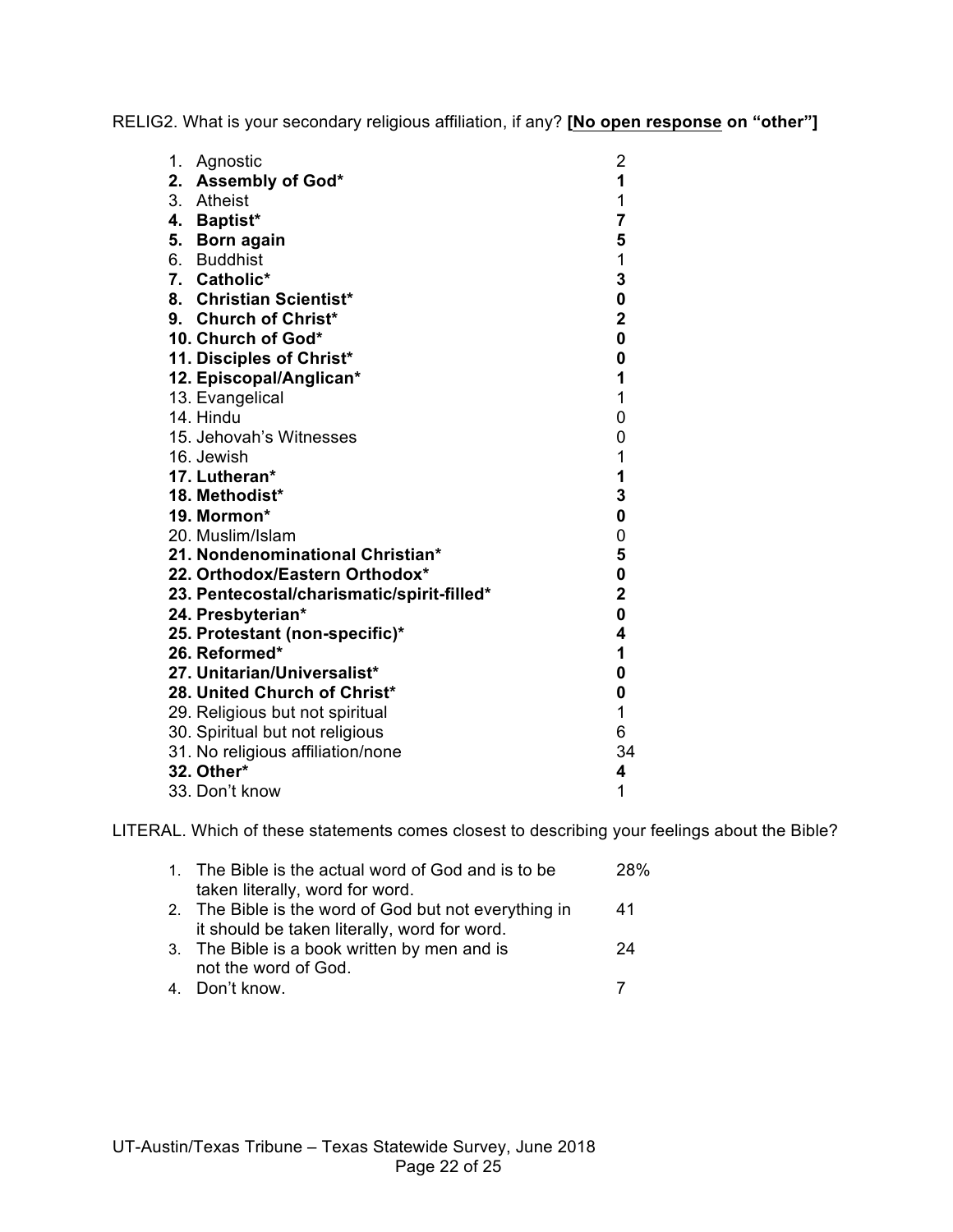IMPORT. How important is religion in your life?

- 1. Extremely important 43%
- 2. Somewhat important 28
- 3. Not very important 13
- 4. Not at all important 17

ATTEND. Aside from weddings and funerals, how often do you attend religious services or participate in religious activities?

- 1. More than once a week 12%
- 2. Once a week 21
- 3. A few times a month 11
- 4. Once or twice a year 24
- 5. Never 33

RACE1. What race do you consider yourself to be?

| 1. White                  | 58%           |
|---------------------------|---------------|
| 2. African American       | 14            |
| 3. Hispanic or Latino     | 23            |
| 4. Asian/Pacific Islander | 1.            |
| 5. Native American        | 1             |
| 6. Multi-racial           | $\mathcal{P}$ |
| 7. Other                  | 1             |
| 8. Middle Eastern         |               |

RACE2. **[Ask if RACE ~= "Hispanic or Latino"]** Do you happen to have a Hispanic-Latino grandparent?

| 1. Yes        | $1\%$ |
|---------------|-------|
| 2. No         | 98    |
| 3. Don't know |       |

NATIVE1. **[Ask if RACE = "Hispanic or Latino"]** Were you born in the United States or Puerto Rico, or in another country?

| 1. Born in the United States or Puerto Rico | 86% |
|---------------------------------------------|-----|
| 2. Born in another country                  | 14  |
| 3. Don't know                               |     |

NATIVE2. **[Ask NATIVE2 if answer 1 on NATIVE1]** Were your parents born in the United States or Puerto Rico, or another country?

- 1. Both of my parents were born in the United States 62% or Puerto Rico
- 2. One of my parents was born in another country 25
- 3. Both of my parents were both in another country 13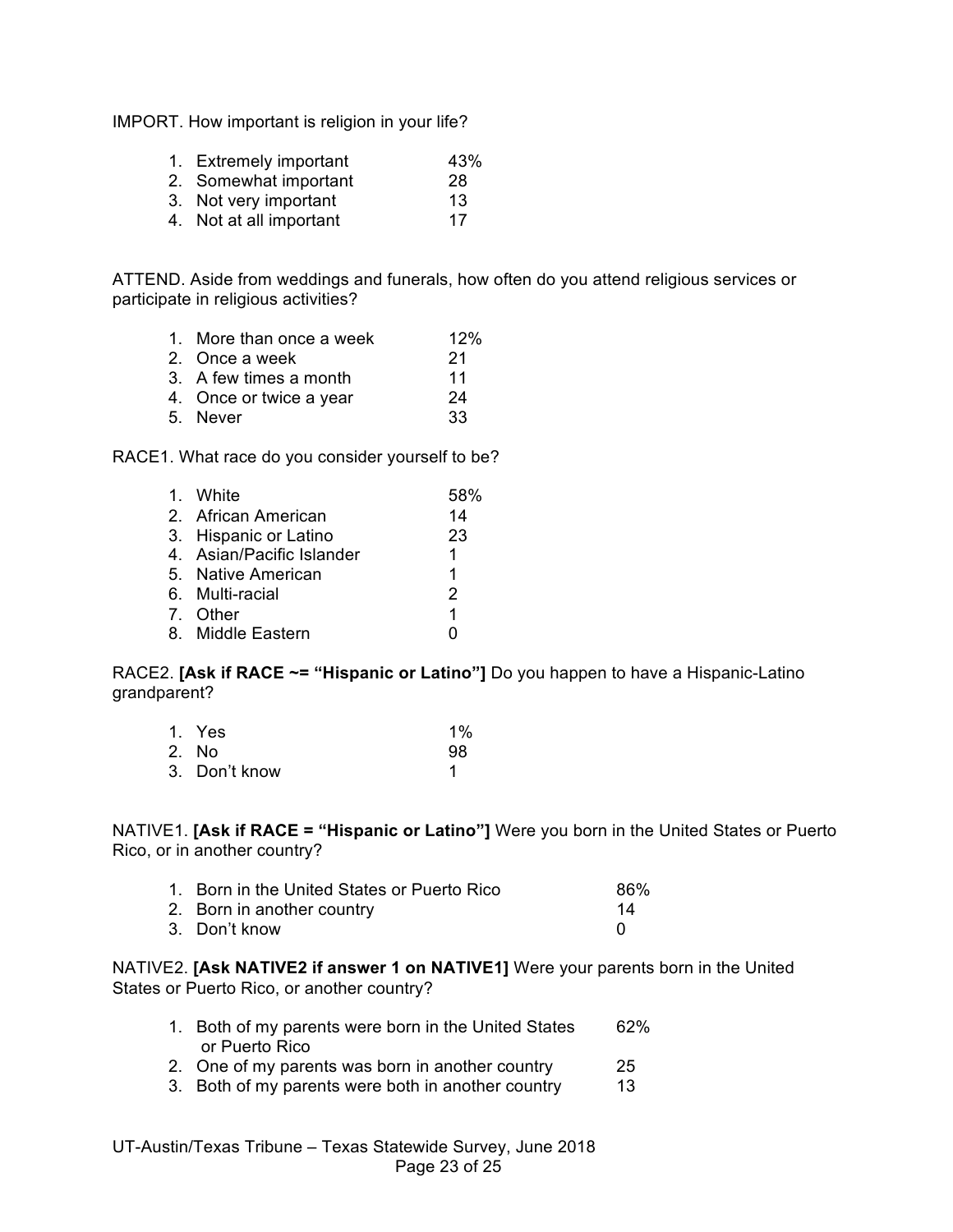MOVE. Did you move to Texas from some other state?

| 1. Yes | 42% |
|--------|-----|
| 2. No  | 58  |

## STATE. **[ASK IF MOVE=1]** Which state did you move from (most recently)? **[DROPDOWN LIST OF STATES]**

| 1. | Alabama                     | 1%                                         |
|----|-----------------------------|--------------------------------------------|
|    |                             | 1                                          |
|    | 2. Alaska<br>3. Arizona     | 2<br>2<br>12                               |
|    | 4. Arkansas                 |                                            |
|    | 5. California               |                                            |
|    | 6. Colorado                 | 3                                          |
|    | 7. Connecticut              | 0                                          |
|    | 8. Delaware                 | 0                                          |
|    | 9. District of Columbia     | 0                                          |
|    | 10. Florida                 | 5                                          |
|    | 11. Georgia                 | $\overline{\mathbf{c}}$                    |
|    | 12. Hawaii                  | 0                                          |
|    | 13. Idaho                   | 0                                          |
|    | 14. Illinois                | 4                                          |
|    | 15. Indiana                 |                                            |
|    | 16. Iowa                    | $\begin{array}{c} 2 \\ 2 \\ 1 \end{array}$ |
|    | 17. Kansas                  |                                            |
|    | 18. Kentucky                | $\mathbf{1}$                               |
|    | 19. Louisiana               | $\overline{7}$                             |
|    | 20. Maine                   | $\mathbf 0$                                |
|    | 21. Maryland                | $\begin{array}{c} 2 \\ 2 \\ 4 \end{array}$ |
|    | 22. Massachusetts           |                                            |
|    | 23. Michigan                | $\overline{1}$                             |
|    | 24. Minnesota               | $\mathbf 1$                                |
|    | 25. Mississippi             | 3                                          |
|    | 26. Missouri<br>27. Montana | 0                                          |
|    | 28. Nebraska                | 1                                          |
|    | 29. Nevada                  | 0                                          |
|    | 30. New Hampshire           | $\mathbf 1$                                |
|    | 31. New Jersey              | 1                                          |
|    | 32. New Mexico              | 4                                          |
|    | 33. New York                | 4                                          |
|    | 34. North Carolina          | 1                                          |
|    | 35. North Dakota            | 0                                          |
|    | 36. Ohio                    | 4                                          |
|    | 37. Oklahoma                | 4                                          |
|    | 38. Oregon                  | 1                                          |
|    | 39. Pennsylvania            | 4                                          |
|    | 40. Rhode Island            | 1                                          |
|    | 41. South Carolina          | 0                                          |
|    | 42. South Dakota            | 0                                          |
|    | 43. Tennessee               | 1                                          |
|    |                             |                                            |